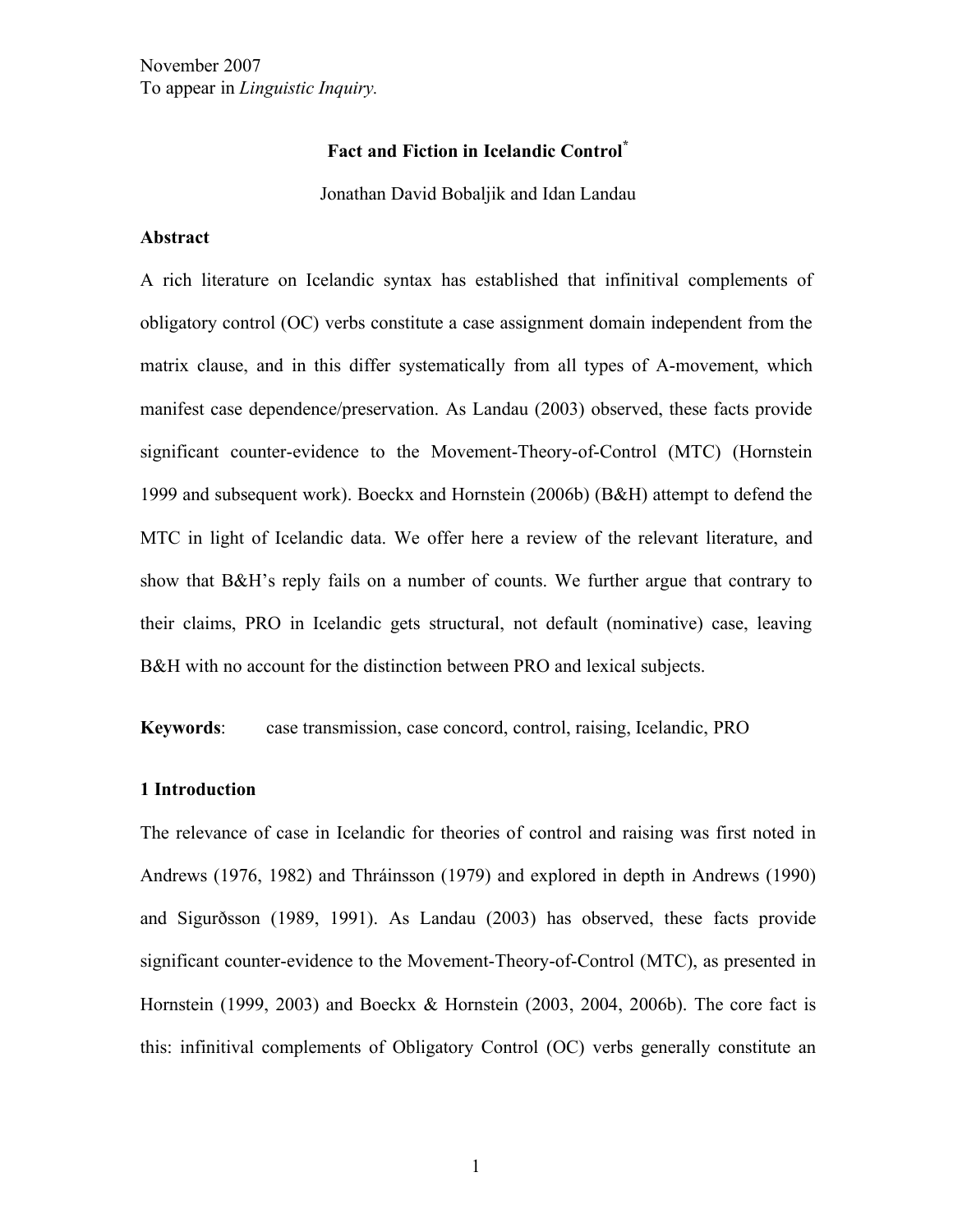independent case assignment domain from the matrix clause, and in this property, differ systematically from all types of A-movement (passive, raising, ECM/Raising-to-Object). This data provides some of the most compelling evidence for a null category as the subject of OC infinitives that is distinct in kind from trace. This conclusion is one result whose implications are recognized across frameworks (GB, LFG), but which is directly at odds with the core thesis of the MTC. Boeckx and Hornstein (2006a) (B&H) provide the first attempt to defend the MTC in light of Icelandic data. They contend that "the argument does not undermine the movement approach when the facts are considered in their entirety" (p.591).

Despite this (repeated) claim to have considered "the facts … in their entirety" (B&H p.591, 604 cf. Boeckx & Hornstein 2004:448), B&H have been quite selective in the facts they report, failing to acknowledge, let alone discuss, key facts, prominently discussed in the literature that they cite (including examples of the type given in Landau (2003) to motivate the counter-argument). The oversights lead to a misleading characterization of the established results in this area, and theoretical proposals that are at odds with the known facts.

In the service of permitting a fairer evaluation of future debates, we offer here a careful review of the relevant literature. Rather than advancing new data or theoretical proposals in this paper, we restrict ourselves to a discussion of the empirical facts as presented in the literature prior to 2003, and the conclusions to be drawn from them. We compare these to the claims (factual and theoretical) in B&H and show that B&H's article fails to explain the classic raising/control contrast in case agreement patterns. In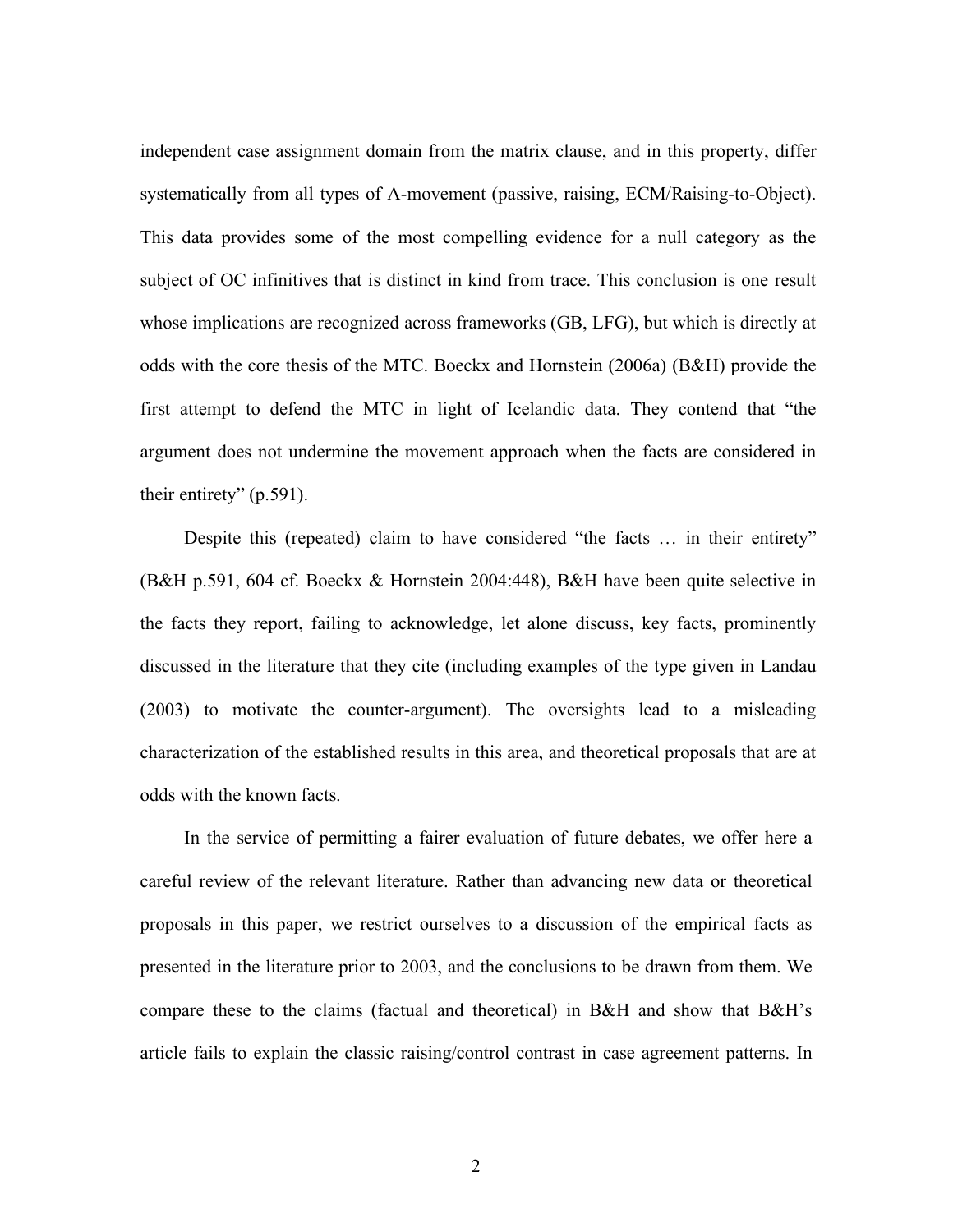addition, the considerations that lead to this conclusion expose an important lacuna in the MTC, namely, its failure to explain the fundamental fact of  $OC$  – that controlled subjects are unpronounced. $<sup>1</sup>$ </sup>

In section 2 we review the classic contrast in Icelandic between A-chains, in which quirky case is preserved, and OC dependencies, in which it is not. We show that B&H's core theoretical proposal for OC ("case overwriting") fails to capture this contrast, and generates false predictions elsewhere. In section 3 we address B&H's claim that the NOM case seen on embedded secondary predicates and floating quantifiers (SP/FQ) is a marked, default case. It is shown that all the available evidence points to the opposite conclusions – embedded NOM is neither marked nor default, but rather standard structural case. Section 4 discusses the detrimental implications of this conclusion for the MTC; essentially, lexical subjects are overgenerated in OC infinitives, a result unchanged even when their case is inherited from the controller or is locally determined to be quirky. In section 5 we show that inherent/quirky case *can* be transmitted to PRO, contra B&H's claims; this undermines their implied account of why embedded NOM is not marked under an inherently case marked/quirky controller. Finally, the conclusion addresses some broader issues of methodology and linguistic ontology underlying this debate.<sup>2</sup>

## **2. The central issue: case in control vs. A-movement**

The primary challenge to the MTC from Icelandic case facts is that control is systematically unlike all forms of A-movement. For expository reasons, we consider separately environments in which the embedded predicate is a quirky case assigner (§2.1- 2.2) from those where it is not  $(\S 2.3)$ . However, the point is the same—it is only in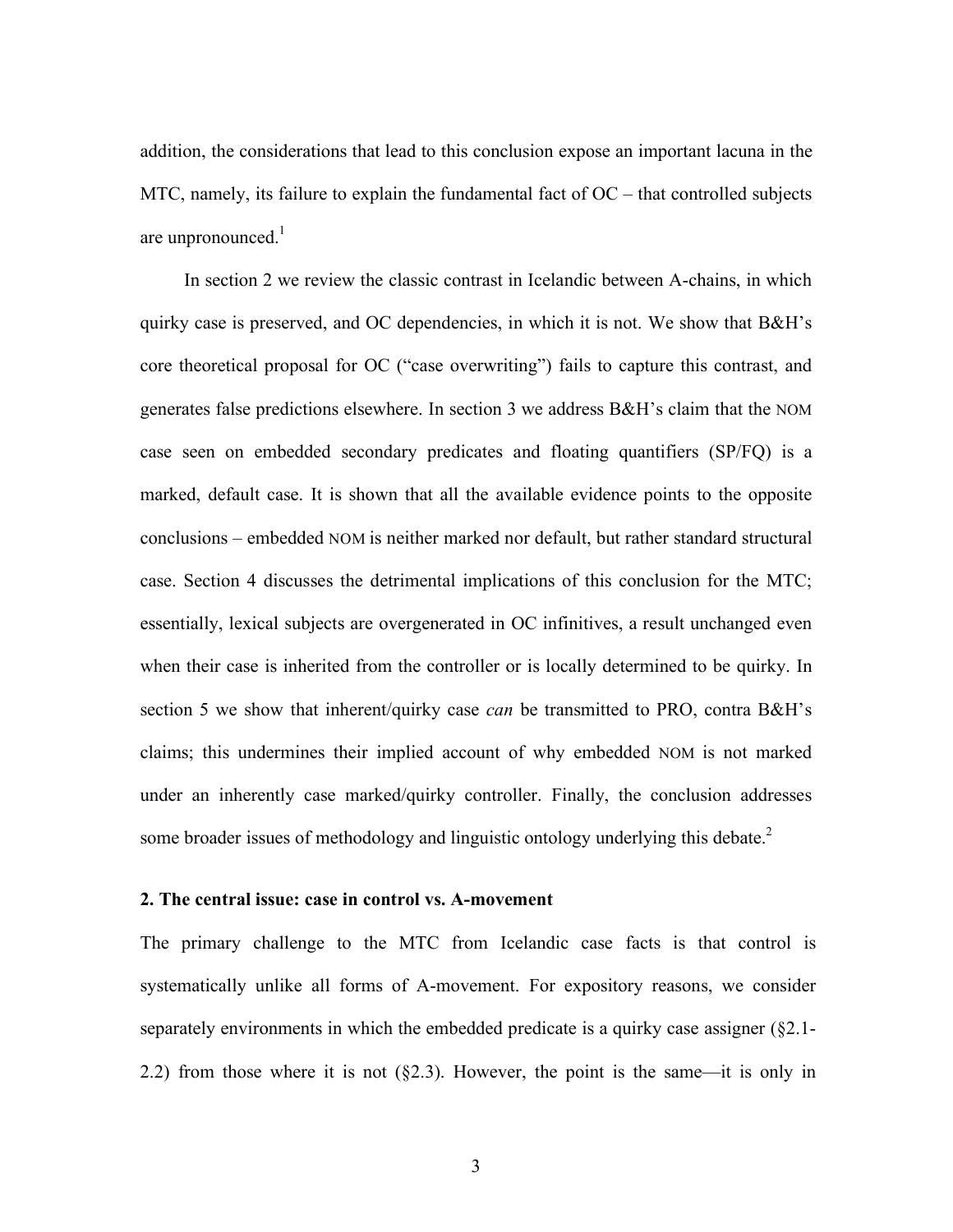control configurations that case-independence between the matrix and embedded environments obtains.

#### *2.1 Case preservation: The classic paradigms*

As Andrews (1990) comments, one of "[t]he two most striking peculiarities of [quirky] case-marked NPs [is] the phenomen[on] of case preservation…" (p.189). In Government-Binding (GB) terms, quirky case DPs behave for all manner of case-driven movements as if they were moving for case. However, they systematically retain the quirky case associated with their  $\theta$ -assigning predicate.<sup>3</sup> We reproduce here Andrews 1990:189-190) illustration of case preservation under passive (in (1)), ECM/Raising-to-Object (in (2)), and passive of ECM in (3); all examples are paired with garden variety structural case examples.<sup>4</sup>

|  | (1) a. Strákarnir      | voru                     | kitlaðir.        |  |  |
|--|------------------------|--------------------------|------------------|--|--|
|  | the.boys.m.PL.NOM were |                          | tickled.M.PL.NOM |  |  |
|  |                        | 'The boys were tickled.' |                  |  |  |

| h | Strákunum                | var | bjargað      |  |
|---|--------------------------|-----|--------------|--|
|   | the.boys.M.PL.DAT        | was | rescued.DFLT |  |
|   | 'The boys were rescued.' |     |              |  |

| $(2)$ a. Eg tel                           |  |  | strákana                                                  |  | (hafa verið) kitlaða. |  |
|-------------------------------------------|--|--|-----------------------------------------------------------|--|-----------------------|--|
|                                           |  |  | I believe the boys.M.PL.ACC to have been tickled.M.PL.ACC |  |                       |  |
| I believe the boys to have been tickled.' |  |  |                                                           |  |                       |  |

|  | b. $E_g$ tel | strákunum                                             |  | (hafa verið) bjargað. |  |
|--|--------------|-------------------------------------------------------|--|-----------------------|--|
|  |              | I believe the.boys.M.PL.DAT to.have been rescued.DFLT |  |                       |  |

4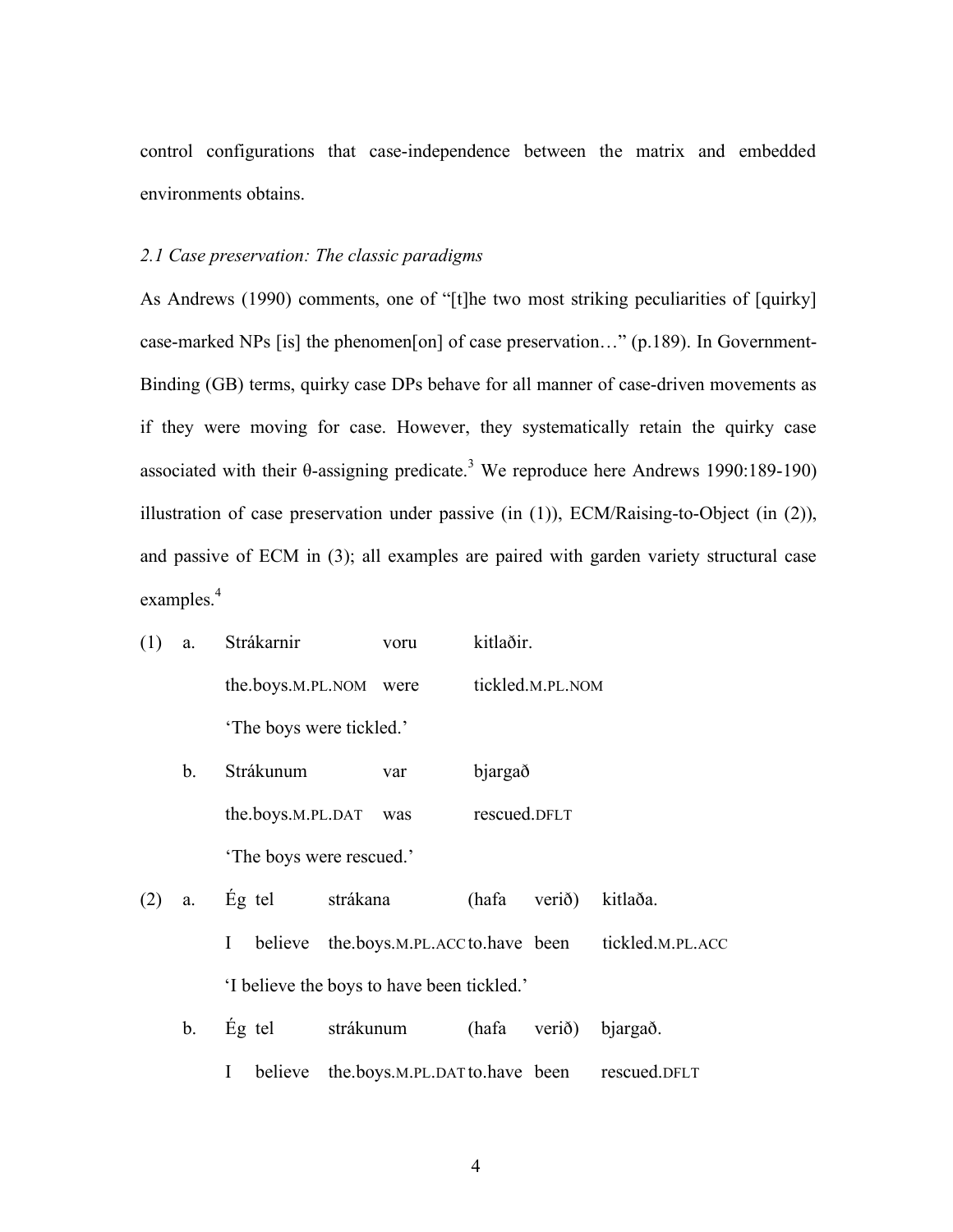'I believe the boys to have been rescued.'

- (3) a. Strákarnir eru taldir (hafa verið) kitlaðir. the.boys.M.PL.NOM are.PL believed.M.PL.NOM to.have been tickled.M.PL.NOM 'The boys are believed to have been tickled.'
	- b. Strákunum er talið (hafa verið) bjargað. the.boys.M.PL.DATis.SG believed.DFLT to.have been rescued.DFLT 'The boys are believed to have been rescued.'

Andrews characterizes these examples quite succinctly: "[A]s the structurally casemarked NPs of the (a) examples shift between subject and object positions, their case shifts between nominative and accusative, but the [quirky] case-marked NPs in the (b) examples remain dative" (p.190).<sup>5</sup> Thus, the distribution of quirky case DPs precisely tracks that of structural case DPs. As for the case value that surfaces on the moved DP, however, it is always the "lowest" case value, i.e., the one determined by the θ-assigning predicate. Indeed, it was this mismatch between distribution (like structural case) and form (case preservation), that constituted the landmark challenge to GB Case Theory, as articulated in Zaenen, Maling and Thráinsson 1985).

Control is strikingly different (see Andrews 1976, Andrews 1982, Andrews 1990, Thráinsson 1979, Sigurðsson 1989, Sigurðsson 1991; hereafter labeled collectively as ATS). In control structures, the case of the controller is determined locally—the controller DP bears the locally appropriate structural case. Case-preservation is ungrammatical, as shown here.

(4) a. Honum var bjargað af fjallinu.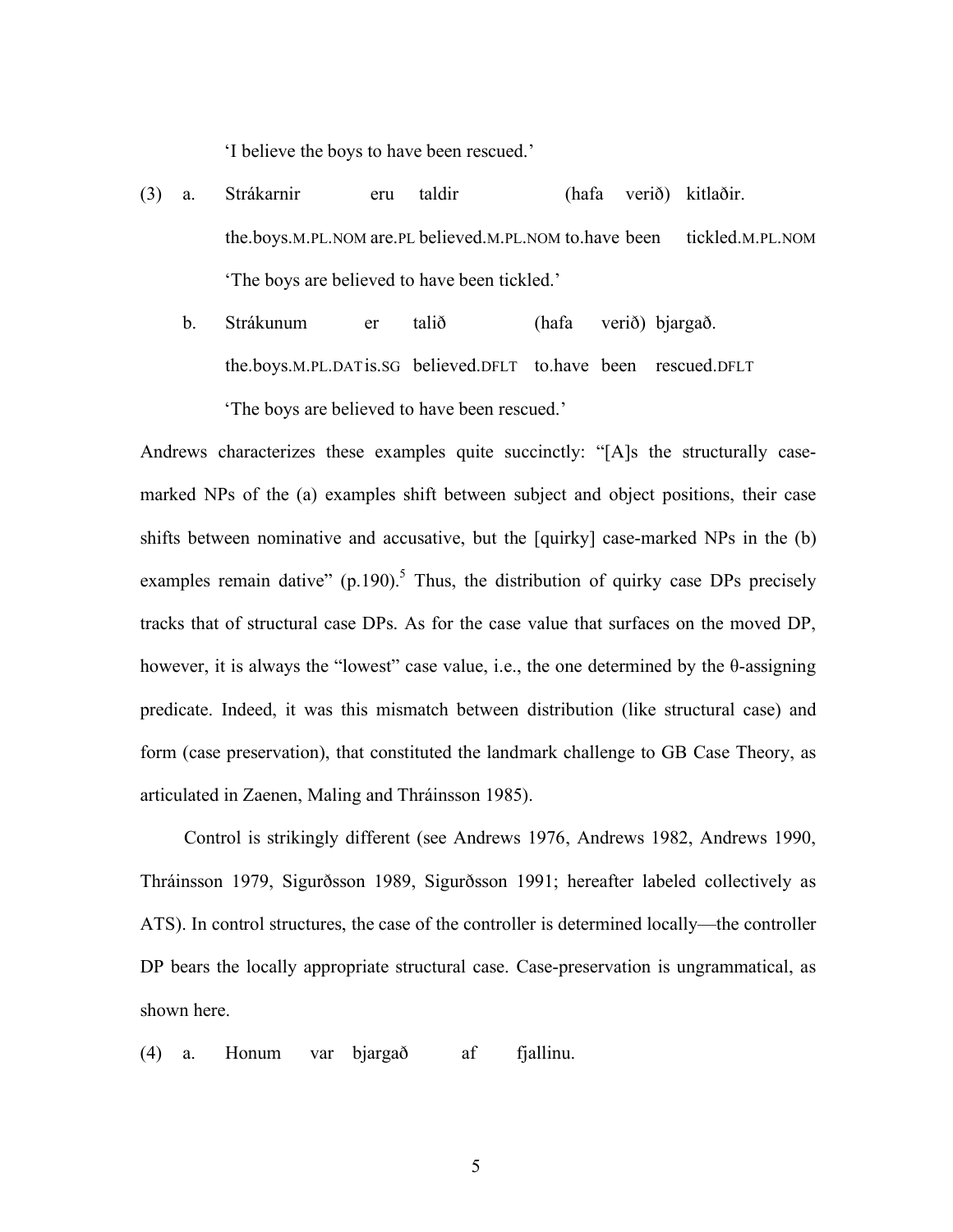Him.DAT was rescued.DFLT of the.mountain 'He was rescued from the mountain.'

b. Hann /\*Honum vonast til að verða bjargað af fjallinu. He.NOM/\*DAT hopes to be rescued.DFLT of the.mountain

'He hopes to be rescued from the mountain.' (after Andrews 1990:198) Under the standard analysis of control, the failure of case-preservation is the result of there being two distinct nominal elements involved. In GB, these are the controller DP and PRO, each with one case and one theta-role. This corresponds to 'anaphoric control' in LFG, whereby the PRO subject of the embedded clause (SCOMP) is a distinct Fstructure object from the matrix controller (see Andrews 1990:197).

The failure of case preservation under (non-quirky) object control is arguably shown by examples such as (5), after B&H's (7). $^{6}$ 

(5) (#) Jón bað hann að leiðast ekki einum. Jon.NOM asked him.ACC to be.bored not alone.DAT 'Jon asked him not to be bored alone.'

The challenge that these facts propose for the MTC should be obvious: if control is analyzed as a species of A-movement, quirky case should be retained on the "moved" DP, just as it is in all types of A-movement dependencies (raising, ECM, passive).<sup>7</sup> However, this is patently impossible. As Landau (2003) noted, the challenge lies not merely in describing the control facts, but rather in describing them in a way consistent with the raising facts. Most specifically, the task is to explain why the mechanism that ensures case independence in OC dependencies does not apply in raising chains, which uniformly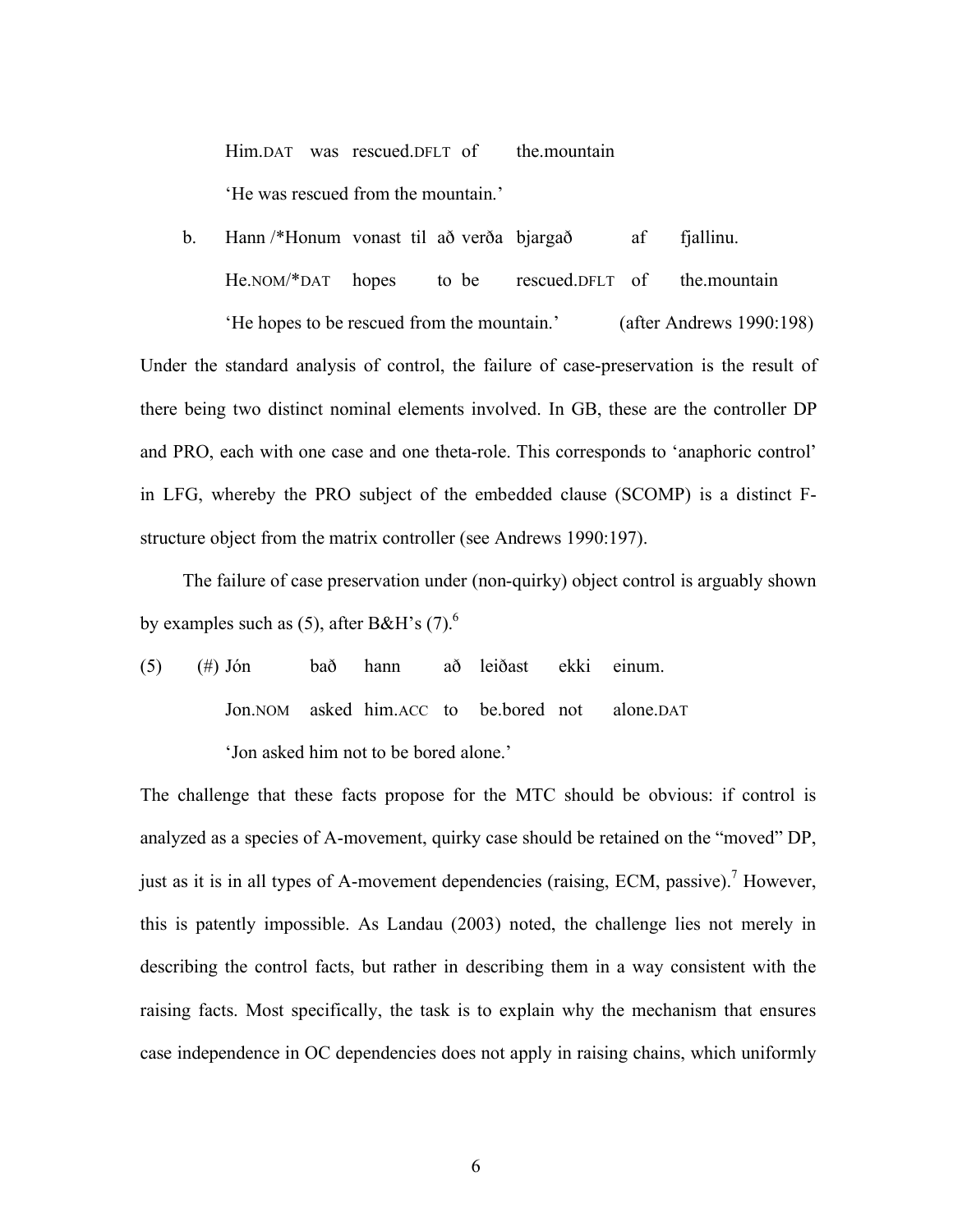display case preservation. As we show in the next section, B&H does not meet this challenge.

#### *2.2 Case cover-up: a non-answer*

B&H addresses the failure of case-preservation effects in control constructions such as (4b) and (5). The derivation they propose for a control example in all relevant respects identical to  $(4b)$  is given here (their  $(26)-(27)$ , p. 599).

- (6) a. nominative NP … [quirky FQ/SP …]
	- b. Jón vonast til [ að leiðast ekki einum ] Jon.NOM hopes to be.bored not alone.DAT 'Jon hopes not to be bored alone.'

$$
(7) \qquad NP_i \qquad \cdots \qquad t'_i \qquad V^{\circ} \qquad \cdots \qquad [T_{\inf} \cdots \qquad V^{\circ} \qquad [t_i \text{ FQ}]]
$$

Step 1 embedded V° assigns a  $\theta$ -role/quirky Case to NP and quirky Case to FQ Step 2 matrix V $\degree$  attracts NP and assigns a  $\theta$ -role to it

Step 3 matrix T° assigns structural Case to NP, which moves to check EPP.

Note that under this analysis, the moved DP is assigned case twice, receiving quirky case in its base position and structural case in (what amounts to) its surface position. B&H's core proposal is that quirky case on a moving DP is obligatorily overwritten by a structural case assigned at the landing site (or in the higher clause). Thus, they state: "As for the Case value that surfaces on the moving element […], it is always the highest Case value" and thus, "Case is morphologically realized only once …, according to the context in which the NP is pronounced" (pp. 600-601).

The reader will note that this position is flatly contradictory to the standard analysis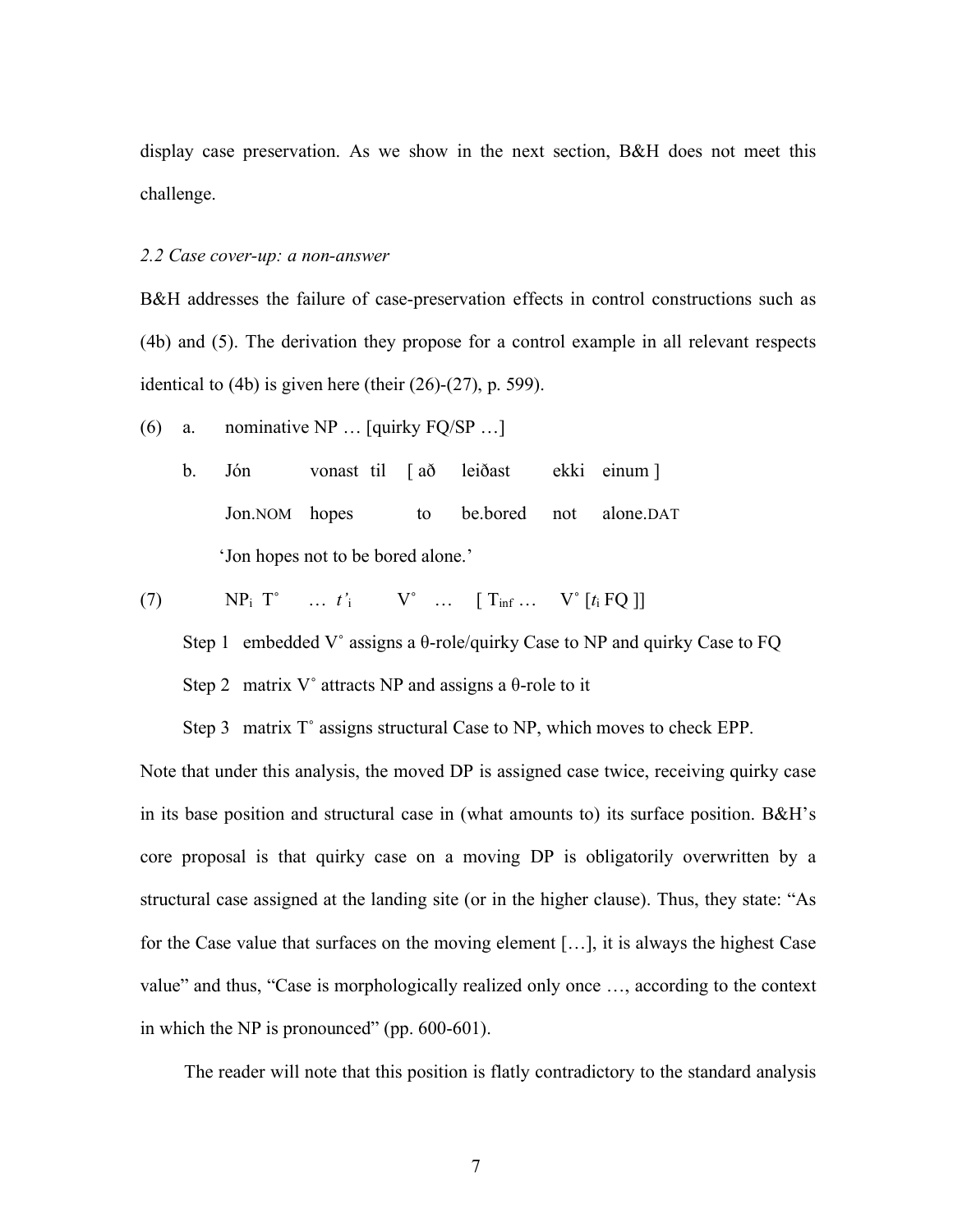of quirky case, as discussed in section 2.1 above. Indeed, on that view, quirky case is *defined* by its systematic resistance to overwriting. B&H do not mention the casepreservation effect. This is an unfortunate omission as it consequently remains unclear how their theory would avoid falsely predicting case-overwriting whenever a quirky DP undergoes movement, failing to account for the standard examples that motivate the concept of quirky case.<sup>8</sup>

Within B&H's framework, there are only two possible analyses of quirky DPs: either they bear a hidden structural case feature that must be checked or they do not.<sup>9</sup> If they do, the structural case feature is valued in the matrix clause, correctly predicting case overwriting in control, but crucially *incorrectly* predicting overwriting in all standard Amovement contexts (as discussed above). If, on the other hand, quirky DPs do not bear any additional (structural) case feature – perhaps because structural case is a Last Resort option – then their quirky case should be preserved through all derivational stages. This is the correct result for A-movement, but not for control, where the lower quirky case never surfaces on the controller. Could B&H then assume that quirky DPs bear an *optional* structural case feature? No, because such optionality would allow case preservation in control and case overwriting in A-movement – two scenarios that never arise.

As far as we can determine, except by brute stipulation (i.e., presupposing the raising/control distinction to be explained), the MTC has no means of predicting the systematic correlation of case preservation effects with raising (and other A-movement) and their absence from control, precisely as Landau (2003:493) noted.

## *2.3 Case matching and independence: structural case*

8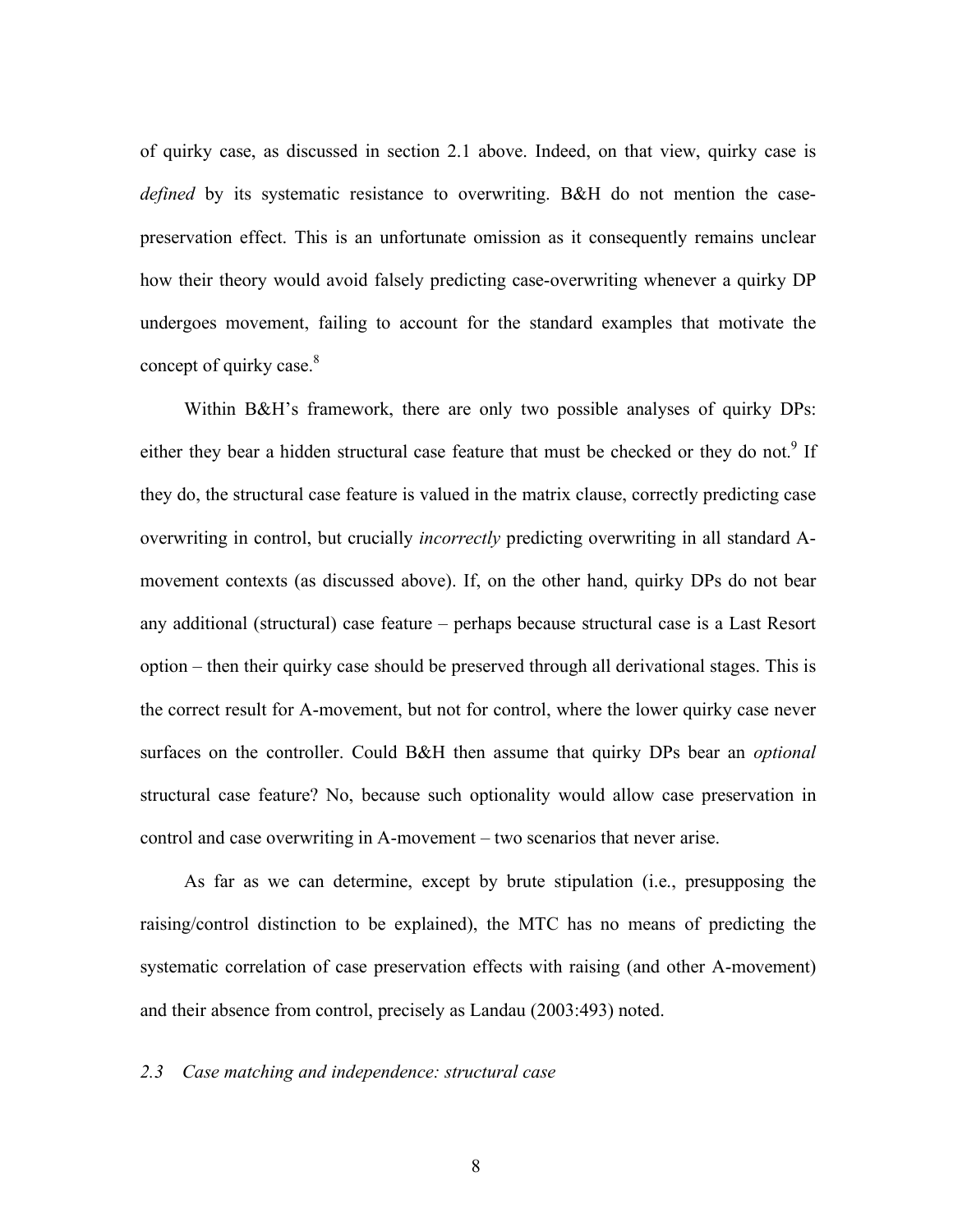When quirky case is not at issue, object control and ECM look similar, with ACC case on the DP corresponding to the (understood) subject of the infinitival clause. However, as noted by ATS (e.g., Thráinsson 1979:361), the two constructions differ markedly in the case properties of elements in the infinitival clause that agree in number, gender and, crucially, case with their antecedents (secondary predicates, floating quantifiers, participles and adjectival main predicates). The pair in (8) illustrates with an agreeing secondary predicate (SP) *einn* 'alone'.

- (8) a. Jón taldi Bjarna<sub>i</sub> hafa hlaupið einan $\psi^*$ einn<sub>i</sub>. Jon.NOM believed Bjarni.ACC to.have run alone.ACC/NOM 'Jon believed Bjarni to have run alone.' (B&H p.601)
	- b. Ég bað hann<sub>i</sub> að fara einn<sub>i</sub>/einan<sub>i</sub> þangað. I.NOM asked him.ACC to go alone.NOM/alone.ACC there 'I asked him to go alone.' (Thráinsson 1979:301)

The agreement asymmetry is especially clear with predicate nouns and passive participles, as in  $(9)$  (see also  $(13)$  below).

- (9) a. Ég tel Maríu hafa verið **\*tekin**/tekna af lögreglunni I.NOM believed Maria.ACC to.have been taken.F.SG.NOM/ACCby the.police 'I believed Maria to have been taken by the police.'
- b. Ég bað Maríu að vera tekin/**\*tekna** af lögreglunni I.NOM asked Maria.ACC to be taken.F.SG..NOM/ACCby the.police 'I asked Maria to be taken by the police.' (Thráinsson 1979:362-363) The question these examples raise for the MTC is why in (8b) and (9b), NOM is available

9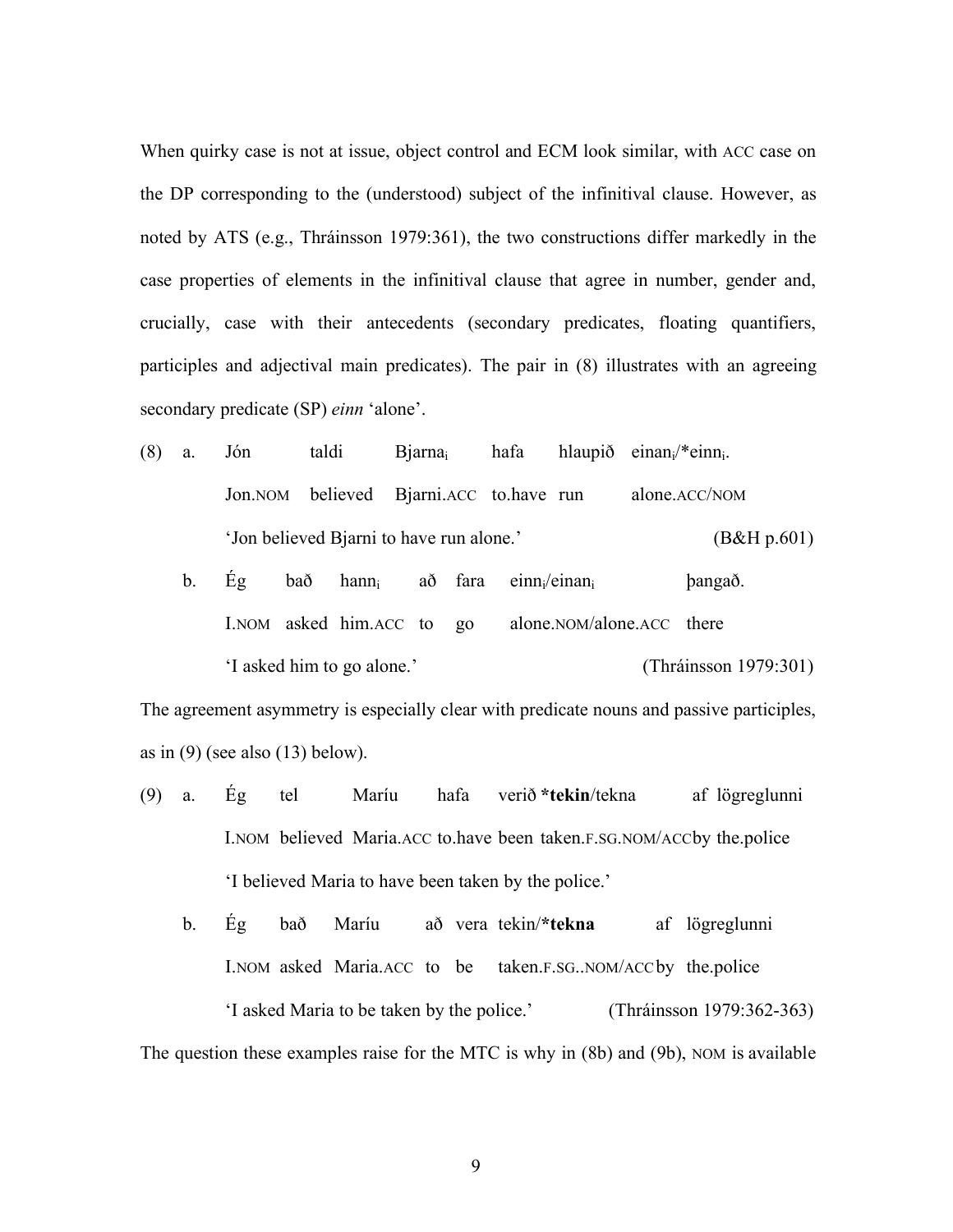(indeed obligatory in (9b)) in the lower clause, but impossible in the (a) examples. Note that both the nominative and accusative forms of the participle show number, gender and case agreement with *Maria*, and are not default forms, a fact that will be relevant in section 3.

## *2.4 Case dependence – the clausemate speculation*

B&H address a contrast like (8), but fail to note the sharper contrast with participles and nouns. Their derivation of an ECM structure like (8a) is given as (10a) (their (35)), and should be contrasted with object control in (10b) (their (37)):

(10) a. NPi v <sup>0</sup> . . . V0 . . . [Tinf . . . V0 [*t*<sup>i</sup> FQ]] *ECM* Step 1: embedded V0 assigns a θ-role to NP Step 2: matrix v <sup>0</sup> assigns structural accusative Case to NP and FQ by multiple Agree Step 3: NP raises to matrix Spec,vP (to check EPP) b. NPi v <sup>0</sup> . . . *t′*<sup>i</sup> V0 . . . [Tinf . . . V0 [*t*<sup>i</sup> FQ]] *object control* Step 1: embedded V0 assigns a θ-role to NP Step 2: matrix V0 attracts NP and assigns a θ-role to it Step 3: matrix v <sup>0</sup> assigns structural accusative Case to NP and FQ by multiple Agree

The key difference is in Step 2 of (10b). Thus, they "speculate that the marked default [sic] nominative Case on the floating quantifier in [structures corresponding to (10b)] is a distance effect" (p.602). Where the two targets of multiple Agree are in the same clause at the point of case assignment (as in (10a)), case sharing is strictly obligatory.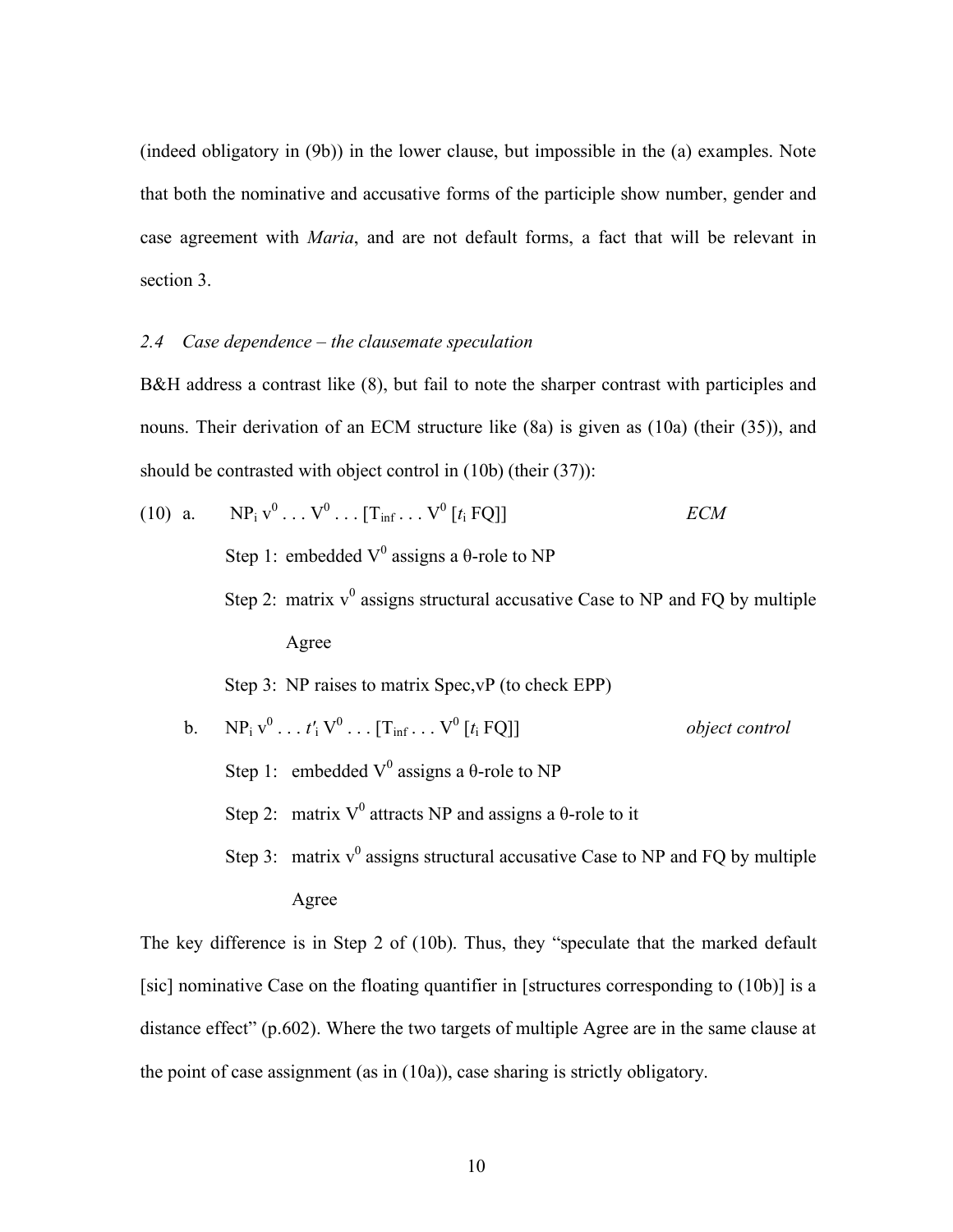There are at least two significant problems with this approach. The first one is factual. B&H assume, incorrectly, that ACC is always available on agreeing elements in the infinitive, and that only the "marked" NOM in examples like (8b) is in need of explanation. The truth of the matter is that NOM has a wider distribution than ACC, and is strongly, perhaps exclusively, preferred in examples like (9b) (we return to the status of the NOM in the next section).

The second problem is that even for agreeing adjectives, distance (at the point of case assignment) does not appear to be the relevant factor. In particular, Andrews (1982), in discussing the obligatory agreement in ECM and raising configurations, provides examples in which the ECM DP and the agreeing element are in different clauses, such as  $(11).$ 

(11) Þeir telja hana (vera) sagða (vera) vinsæla/\*vinsæl. they believe her.ACC to.be said.ACC to.be popular.ACC/\*NOM

'They believe her to be said to be popular.' (after Andrews 1982: 445) On B&H's assumptions, the *v* associated with ECM verbs such as *segja* 'say' has an EPP feature (Step 3 of (10a)). If this feature is retained under passive (e.g., if passive *v*P is a phase; see Boeckx and Hornstein 2004:437), movement of the DP into the intermediate clause will be forced prior to case assignment by the matrix *v* under multiple Agree. Such long-distance constructions should then pattern with control—but they do not. In fact, whether or not intermediate movement is assumed, there are two elements in  $(11)$ agreeing in case with the ECM DP, namely the passive participle in the intermediate clause and the predicate adjective in the lowest clause. Wherever B&H take that DP to be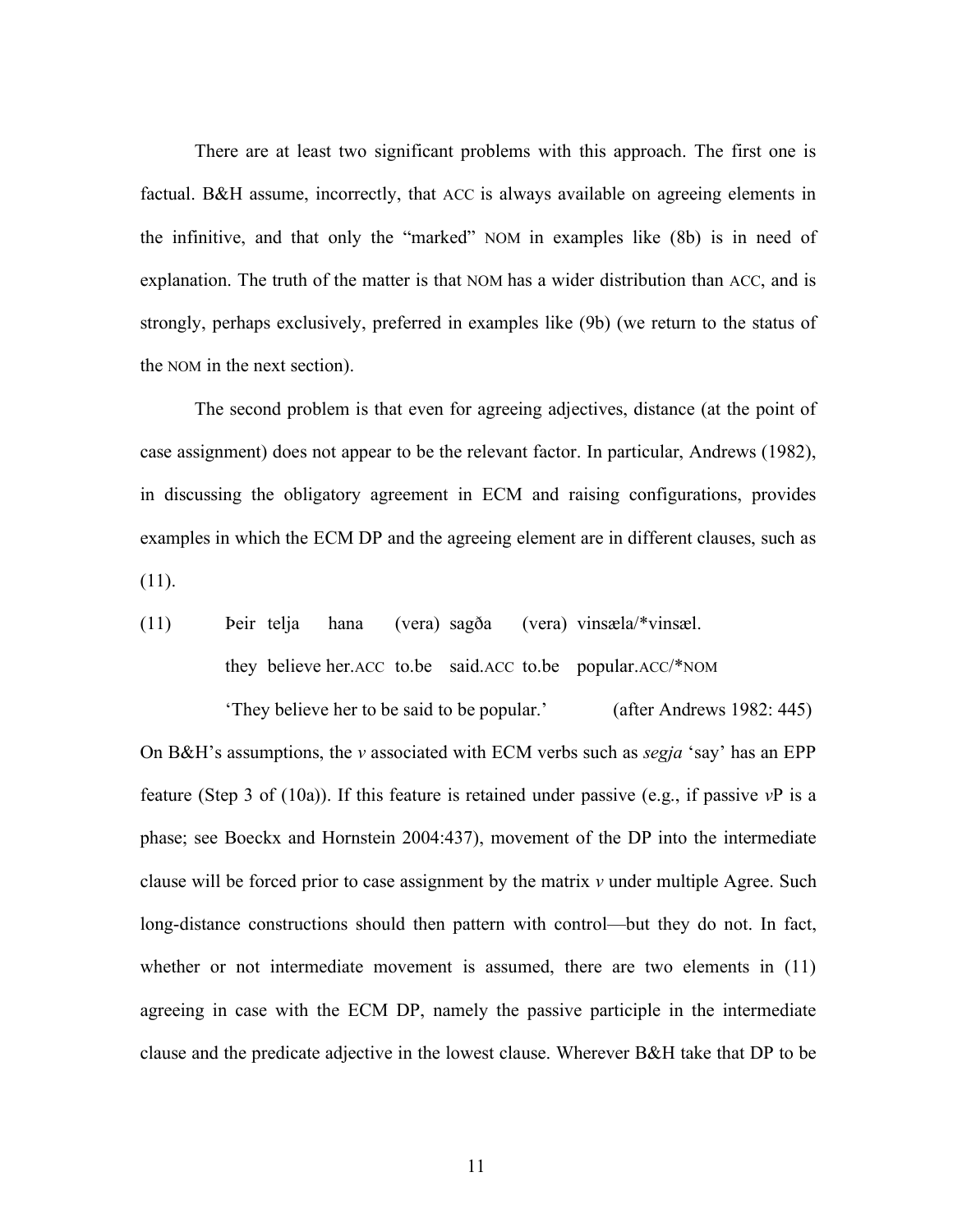at the point of case assignment, it is a clausemate with one agreeing element and not the other. Hence, the clausemate condition does not appear to be the relevant determinant for case agreement. NOM is licensed under object control but not under ECM, even when the ECM-ed DP and the agreeing element are not clausemates. Once again, the MTC fails to distinguish raising from control in well-known examples.

## **3. Nominative PRO: Structural or default case?**

One aspect of the Icelandic control facts that has received especially prominent attention since Sigurðsson 1991) is the nature of the NOM case that surfaces on (elements agreeing with) PRO. As B&H recognize, if this NOM is structural, this will conclusively establish that the controller and the controllee each bear one structural case and one theta-role, and undermine the MTC. B&H thus repeatedly stress that they treat the NOM in question as "default", rather than structural case. We focus on this question here, noting not only that B&H fail to provide evidence for their position, but also reviewing the compelling evidence in the literature for the structural nature of this case.<sup>10</sup>

#### *3.1 The "case" for default case*

When the embedded predicate is not a quirky case assigner, PRO may take on NOM case (diagnosed by agreement on the SP). According to B&H, this option is marginal. Example (12) is their (14), with their judgments.

(12) Jón bað Bjarna að koma einan/??einn. Jon.NOM asked Bjarni.ACC to come alone.ACC/alone.NOM 'Jon asked Bjarni to come alone.'

12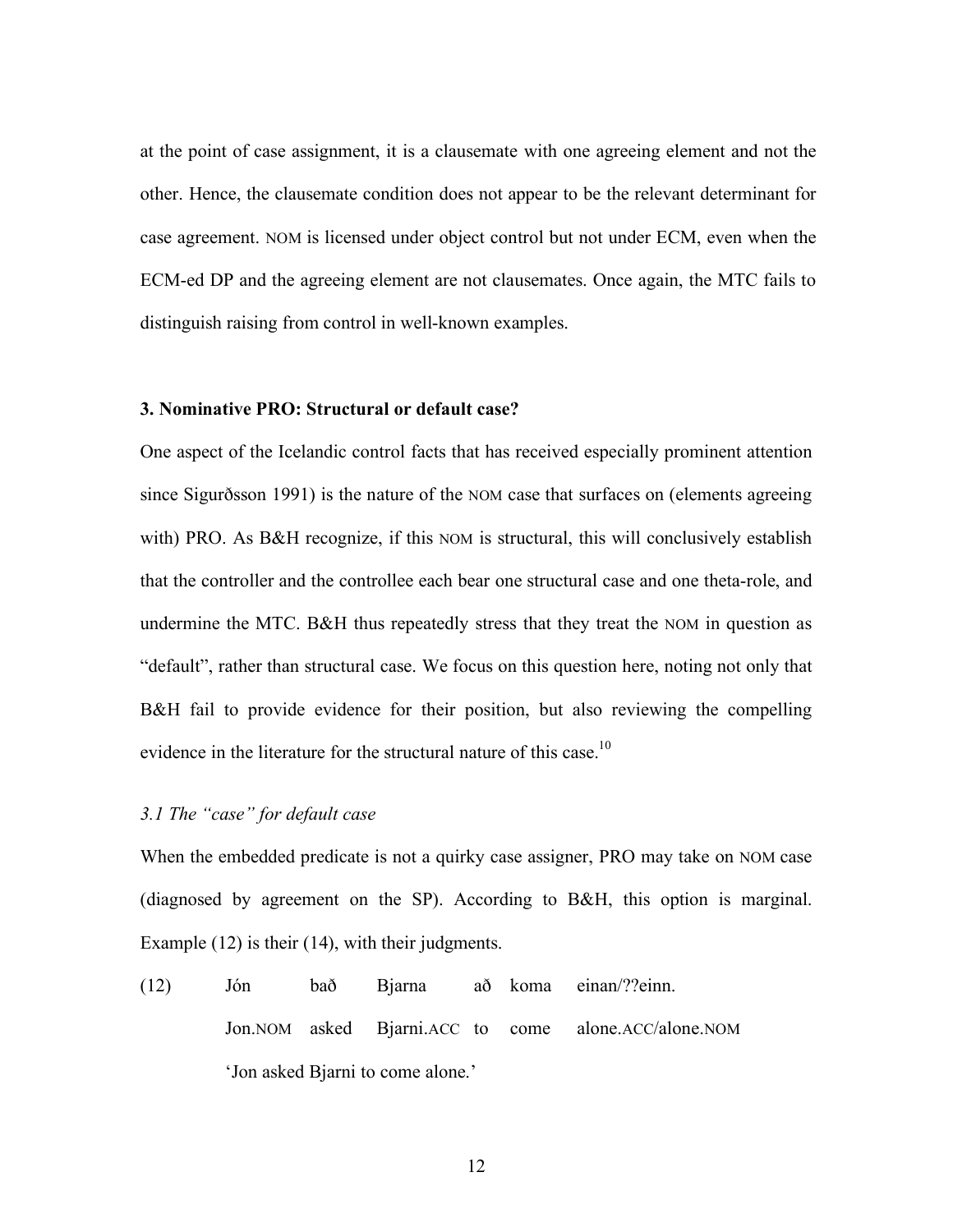B&H write: "... though nominative is marginally possible on the floating quantifier, accusative is strongly preferred. We take this to indicate that in such situations, nominative is really a marked default Case realization" (p. 595). Within their framework, this is significant, since they make it clear that default case can be "factored out" of the picture, being entirely distinct from structural case, which is unavailable to the embedded subject: "...we take this nominative on the secondary predicate to be a default Case, as there is no source for structural nominative in the embedded clause" (p. 596).

Once out of the picture, nominative PRO no longer bears on multiple case assignment. Suppose the controller bears case  $\alpha$  and the embedded SP case  $\beta$ . If either  $\alpha$ or β is inherent/quirky, it simply reflects a θ-role, not abstract Case. If β=NOM, again it is not abstract/structural Case, but default case. B&H conclude: "Since we have shown that there is no evidence that multiple structural Cases are assigned to a chain, the argument against a movement theory of control dissolves" (p. 598).

We note that the claim that NOM in Icelandic OC infinitives is a default case rests *entirely* on the alleged markedness of NOM in (12). B&H do not offer any independent support for this claim, which plays a key role in their analysis (see section 4). Indeed, the first quote above suggests that B&H simply equate markedness and "defaultness".

## *3.2 The Icelandic facts*

Neither the claim that embedded NOM in OC is a marked option, nor the claim that it is default case, finds support in the extensive literature on Icelandic. There is much evidence against both claims, which we review below. We note in passing, though, that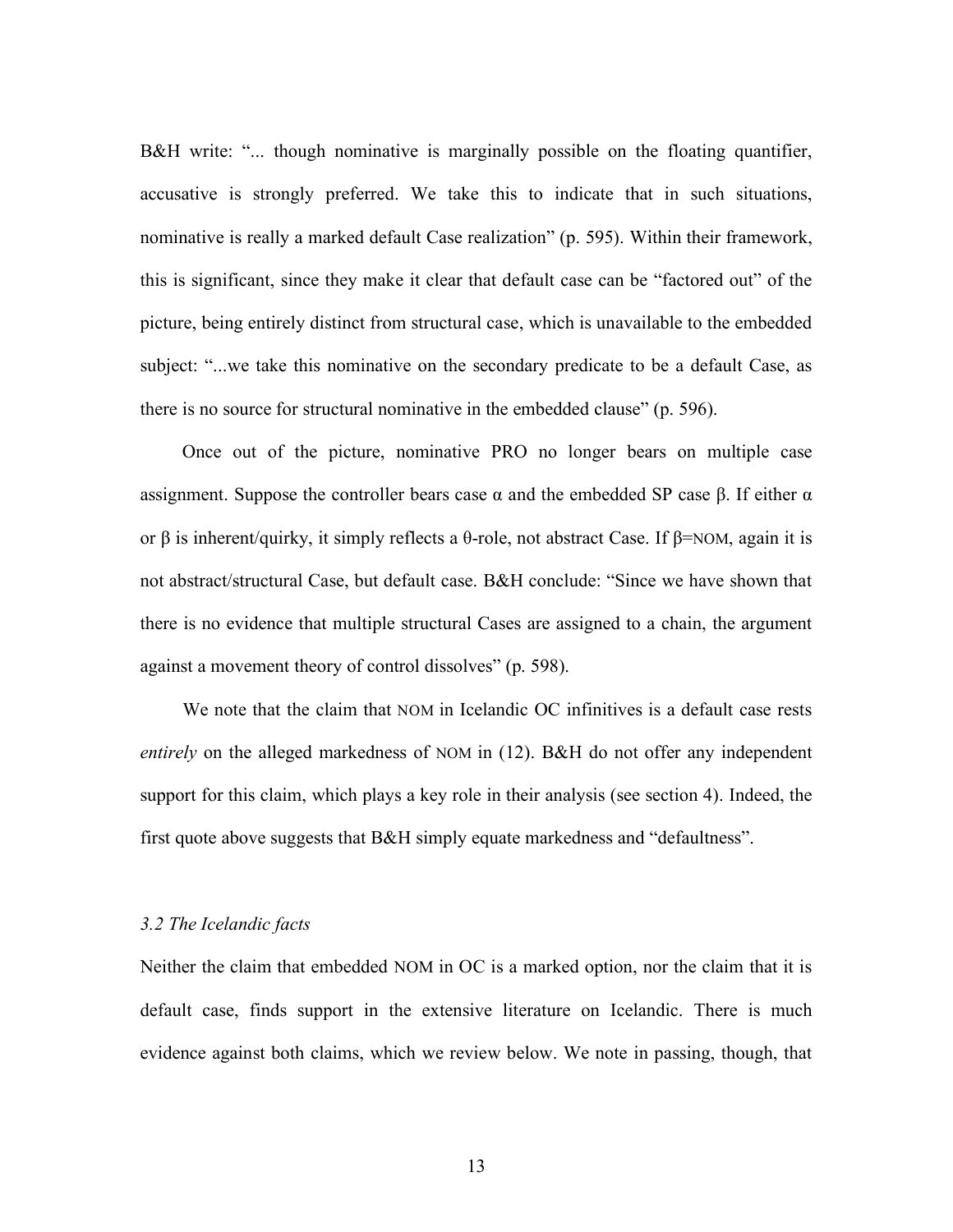even if the assumption of markedness were granted, the link to the assumption of defaultness is at best unclear. Default values of morphological features are simply unmarked values that are inserted in the absence of more specific spellout instructions. To our knowledge, even within B&H's approach, no markedness in judgment is attached to such choices. It is thus unclear why nominative PRO in (12) should be any more marked than, say, 3SG default agreement on the main predicate when no nominative DP occurs (as in B&H's example  $(3)$ ).<sup>11</sup>

In any event, there is ample evidence that nominative PRO is not marked/marginal in Icelandic; in fact, it is often the preferred option, sometimes the only one. B&H have apparently erred in this respect in using only the SP *einn* 'alone' as a case detector in the embedded infinitive. It is well established in the literature, however, that main predicates (MPs) and SPs display different agreement patterns. Importantly, predicate nominals and passive participles *qua MPs* obviously falsify the "markedness" claim, while SPs are simply uninformative as to the "defaultness" claim.

Regarding the markedness claim, Andrews (1976:176) already noted that "... a predicate adjective modifying a nominative zero subject can appear either in the nominative or in the case of the controller" (see also Andrews 1982:450). He was also explicit about the preference: "Why is the nominative always possible, rather than some other case, such as the accusative?" (Andrews 1982:451). Indeed, although B&H (fn. 8) cite Andrews (1982) as a precursor to their default NOM proposal, they fail to mention that Andrews raised this idea to accommodate the *predominance* of NOM in OC infinitives, not its marginality. Indeed, what seemed to Andrews to be a variable,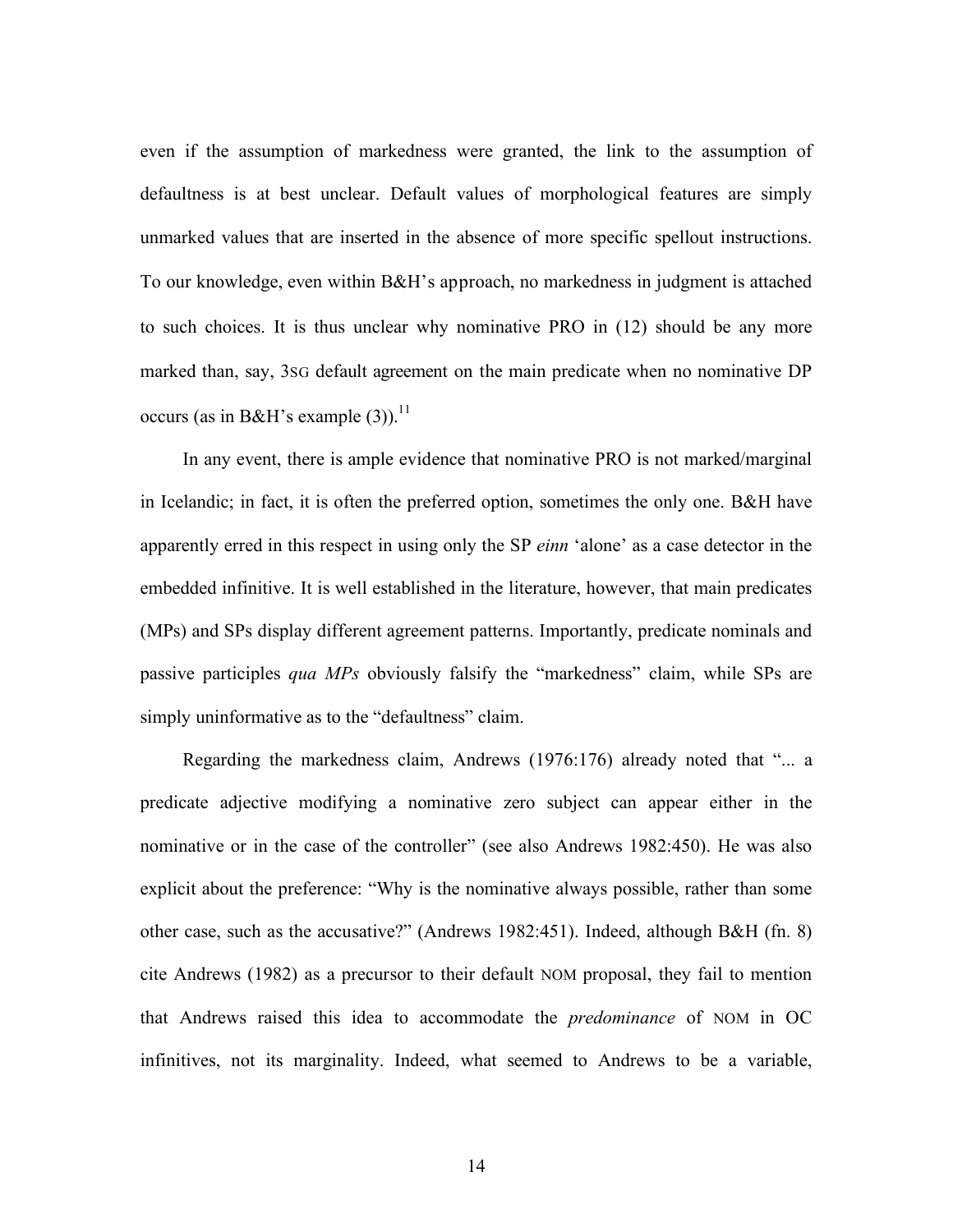"squishy" phenomenon (which he ultimately relegated to "performance"), was case matching with the controller, not case mismatch.

More to the point, the preference for NOM over case transmission is especially clear with two types of embedded MPs - predicate nominals and passive participles (see Thráinsson 1979:362, and Andrews 1982:27, citing Friðjónsson 1977). Sigurðsson (2002:712) too observes that "as a matter of fact, case-copying down into the infinitive is marked or questionable for many speakers and even out for some". The following examples are reported to allow only NOM in the infinitive (Thráinsson 1979:327,362).<sup>12</sup>

- (13) a. Hann kenndi honum að vera góður skákmaður/\*góðum skákmanni. He taught him.DAT to be good chessplayer.NOM/\*DAT 'He taught him to be a good chessplayer.'
	- b. Ég bað Maríu að vera tekin/\*tekna af lögreglunni. (=(9b)) I asked Mary.ACC to be taken.F.SG.NOM/\*ACC by the.police 'I asked Mary to be taken by the police.'

As previous scholars have observed, the phenomenon of case transmission in Icelandic exhibits considerable inter-speaker variation (similarly in Russian, see Landau 2007b for extensive documentation). Nonetheless, the empirical picture is far from chaotic, and solid generalizations can be and have been formulated. One such generalization is the availability of NOM in all OC infinitives where quirky case is not assigned. Any analysis of the facts must account for this generalization; an analysis predicated on the false premise that NOM is a marginal option in OC contexts is bound to be off the mark.

Although B&H are wrong in claiming that NOM is marked in OC infinitives, one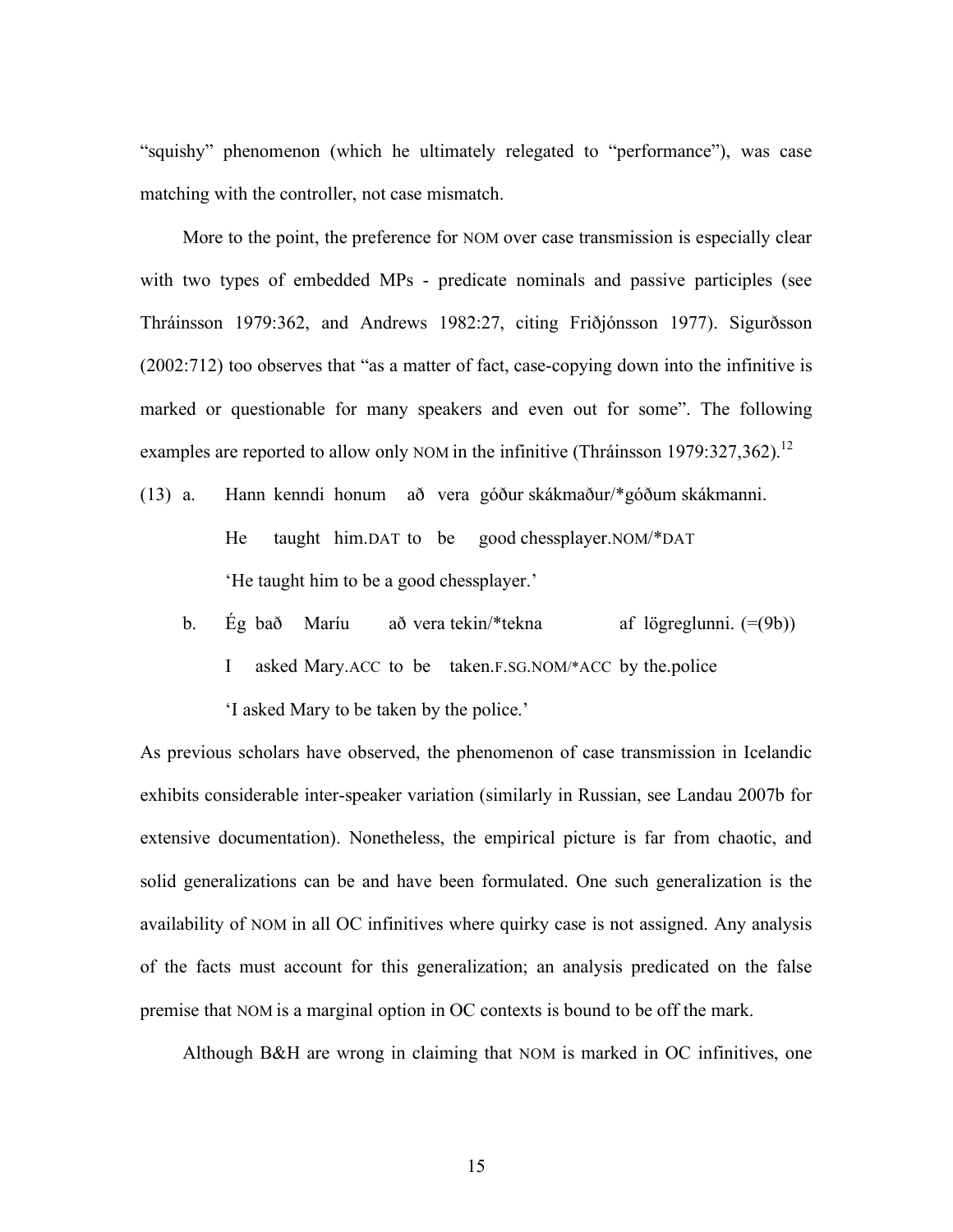may still wonder whether they could be right in claiming that it is a default case. After all, as we have noted above, the two claims are independent. The answer is again no: there is no reason to believe that the NOM on the null subject of infinitives—PRO, in our view—is anything other than standard structural case.

Example (13b) above serves to illustrate the point. The embedded passive participle *tekin* in this example obligatorily shows agreement (in number, gender and case) with the (null) subject of the infinitival. The default form *tekið* would be obligatory when the subject does not have structural case. In making this argument, Sigurðsson 1991:335- 336) presents the following minimal pair.

- (14) a. Strákarnir vonast til að verða aðstoðaðir/\*aðstoðað. the.boys.NOM hoped to be aided.PL.NOM /\*DFLT 'The boys hope to be aided.'
	- b. Strákarnir vonast til að verða hjálpað/\*hjálpaðir/\*hjálpuðum. the.boys.NOM hoped to be helped.DFLT/\*PL.NOM/\*PL.DAT 'The boys hope to be helped.'

In both sentences, the controller in the matrix clause is NOM. The differences lie in the embedded infinitives. Where the infinitive predicate is a quirky case assigner ('be helped' assigns DAT), the participle is obligatorily in the default, non-agreeing form (14b). Where the infinitive is a predicate whose corresponding finite subject would be nominative, the agreeing, nominative participle is obligatory, and the default form is excluded (14a). As regards MP agreement, then, NOM on PRO patterns with structural case (obligatory agreement) and against quirky/inherent case (agreement impossible).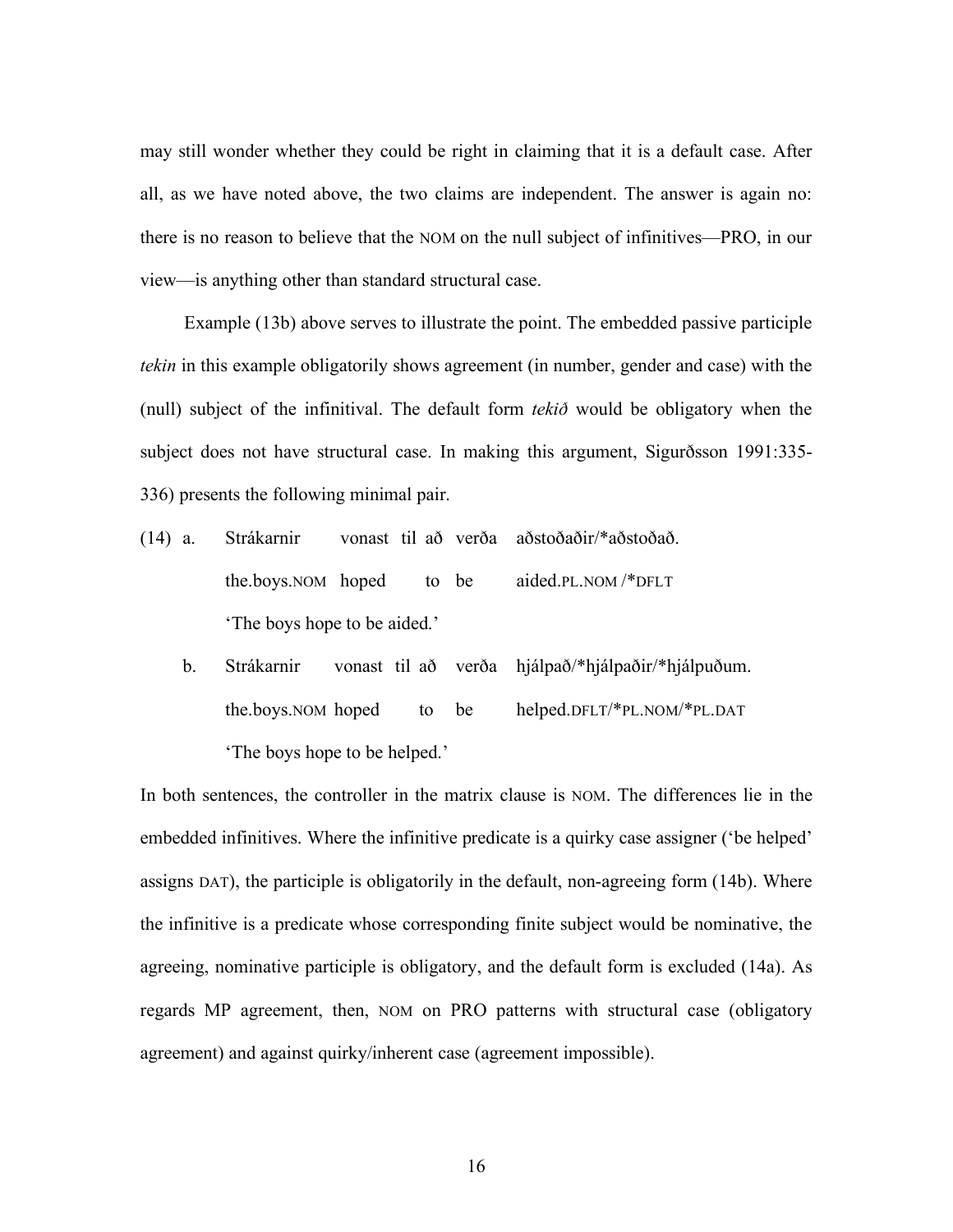In fact, as Sigurðsson has repeatedly stressed, with respect to agreement on MPs, the NOM on PRO behaves unlike the other known instances of default NOM in Icelandic, namely, dislocated and vocative DPs. As (15) (from Sigurðsson 1991:338, paraphrase added) shows, true default NOM DPs fail to trigger agreement, even on participles.

(15) Strákurinn, við hann var ekki **dansað**/\*dansaður. the.boy.NOM with him.ACC was not danced.DFLT/\*SG.M.NOM 'The boy, nobody danced with him.'

The participial agreement facts are particularly relevant, since, as B&H note "[o]vert morphological agreement on … passive participles (Case, number, gender) *can only take place with elements bearing structural Case*" (p.593, emphasis added –JDB/IL). Since the passive participle in control complements obligatorily agrees with the null subject of the infinitive as in (13b), it follows—on B&H's own assumptions—that this NOM is structural, not default case.

The point here is neither subtle, nor new. The facts are discussed in ATS, and this argument against default NOM in control complements is presented in detail by Sigurðsson 1991). Although they cite these works, B&H systematically neglect to mention the behavior of MPs (adjectives, nouns or past participles) in infinitives, and their characterization of Sigurðsson 1991) paper (on p.593) selectively mentions only his examples of agreement with FQ/SP. A major theme in Sigurðsson (1991), however, as in later work Sigurðsson (1992, 1996, 2002, 2003, 2004) is precisely this distinction: While primary agreement (on MPs) is triggered only by structurally case-marked subjects, secondary agreement (on SPs/FQs) is case-insensitive, applying also with inherent/quirky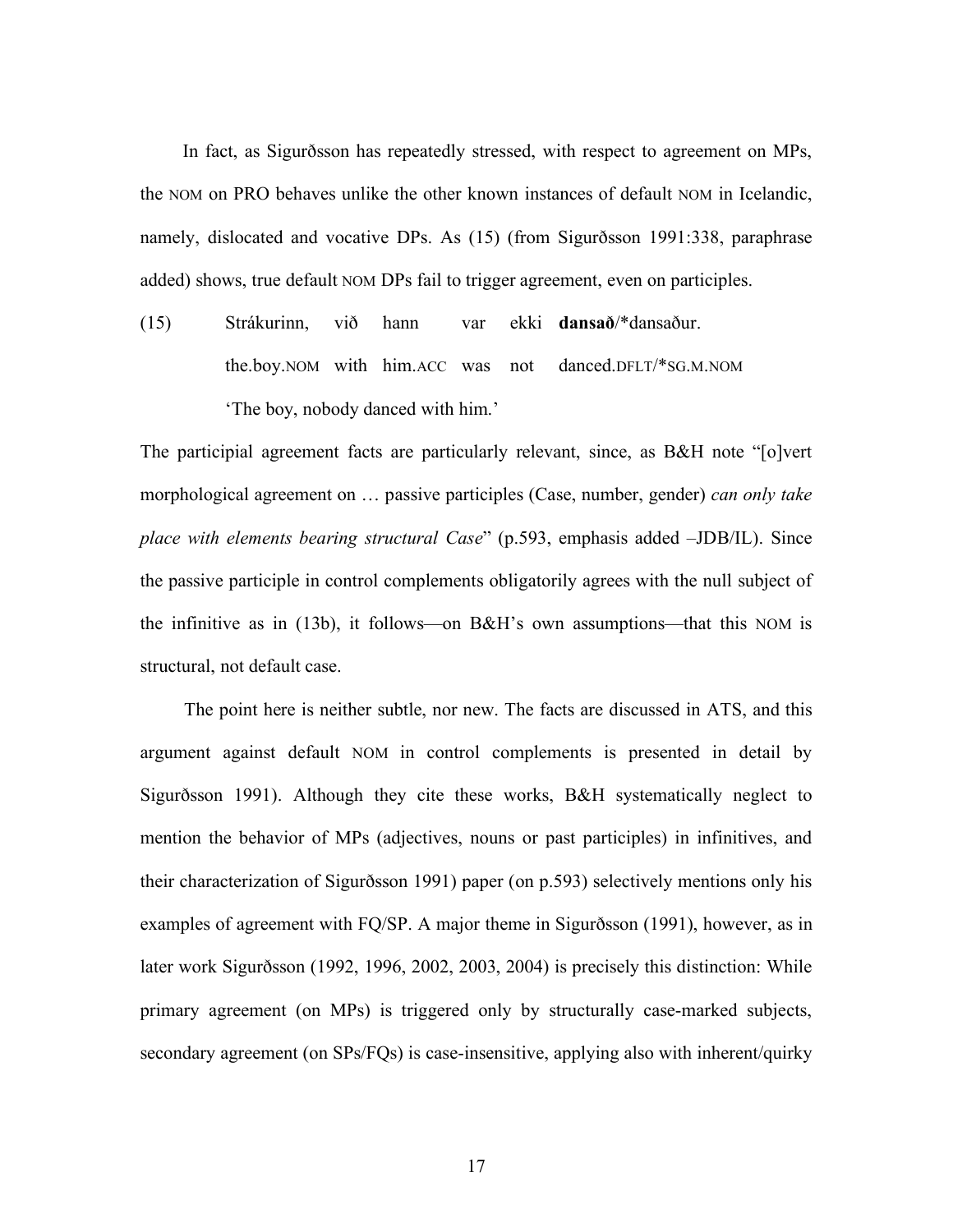case-marked arguments.

Omission of this distinction, in effect, renders almost all of B&H's examples irrelevant to the question of whether NOM on PRO is structural or default. The reason is that their examples, as noted above, only use FQs/SPs as case-detectors, never MPs. Since SPs/FQs agree with *any* type of antecedent, they cannot be used to choose between the structural and the default analyses of the embedded NOM. Examples with embedded MPs, however, such as (13a,b) and (14a), can; and the fact that they manifest full agreement, in contrast to (14b) and (15), vindicates the standard structural NOM analysis and refutes B&H's default NOM proposal.<sup>13</sup>

We note here that precisely the same argument (for structural case on PRO), using similar case concord paradigms, has been made for Russian (see Comrie 1974, Greenberg 1983, 1989, Neidle 1988, Franks 1998, Babby 1998, Babby and Franks 1998, Landau 2007a). Interestingly, Russian povides straightforward evidence that the case of PRO is not default case: While the default case of DPs in Russian is NOM, the case on PRO is DAT. Thus, a key idea in the MTC – that PRO may never bear a locally assigned structural case – is consistently disconfirmed in languages that provide the appropriate testing ground for it (see Landau 2007a for further data and discussion).

#### **4 The lexicalization problem**

Why is it so important for the MTC to banish multiple structural cases in OC chains? Curiously, the question is not addressed in B&H's recent writings. A close reading in the original formulations of the MTC, however, reveals the tacit assumptions that are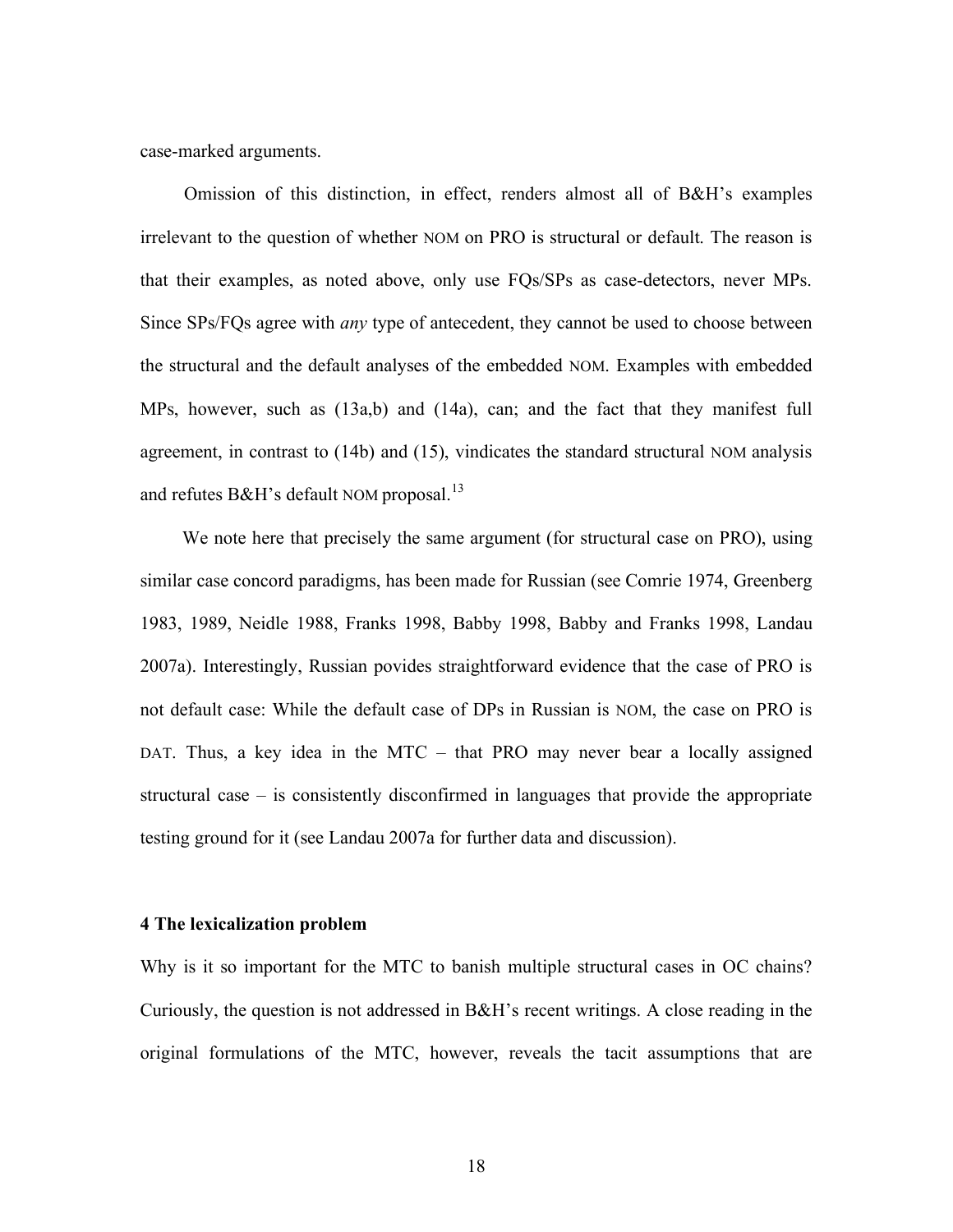endangered once structural case is granted to PRO (or the controller's trace). These assumptions are needed to guarantee that controlled subjects are unpronounced; in other words, they bear on the fundamental problem of control theory - how to derive the distribution of PRO. In this section we show that the irreducible existence of multiple cases in OC chains robs the MTC of its account of the null status of PRO. The result is that the MTC licenses and overgenerates lexical subjects in OC infinitives. We consider three environments where this happens: (i) PRO gets structural NOM, (ii) PRO gets quirky case, (iii) PRO gets structural ACC (via transmission from the controller).

Hornstein (1999:82) explains the fact that the understood subject of control infinitives is unpronounced as follows: "... the null phonetic status of PRO is explained in whatever way we explain the null phonetic status of NP-trace. One natural assumption is that Case is required for phonetic "visibility". Both NP-trace and PRO will therefore fail to meet the requirements for having phonetic content". Hornstein (2003:fn.29) reiterates this parallelism as the source of the nullness of PRO, deriving it, ultimately, from Nunes' (1995) theory of copy deletion. B&H express their continued reliance on Nunes as well (p. 600). In fact, Nunes' theory is really a sophisticated expansion of the Case Theory. It predicts that a single copy will be spelled out in an A-chain, and this copy will occur in the case position (normally, the topmost copy).<sup>14</sup>

On these assumptions, the facts established in section 3 are lethal to the MTC, for these facts show quite clearly that PRO bears structural case in Icelandic. Thus, in normal circumstances, where no quirky case is involved, the OC chain is structurally casemarked twice – both at the tail (PRO) and at the head (the controller DP). It is therefore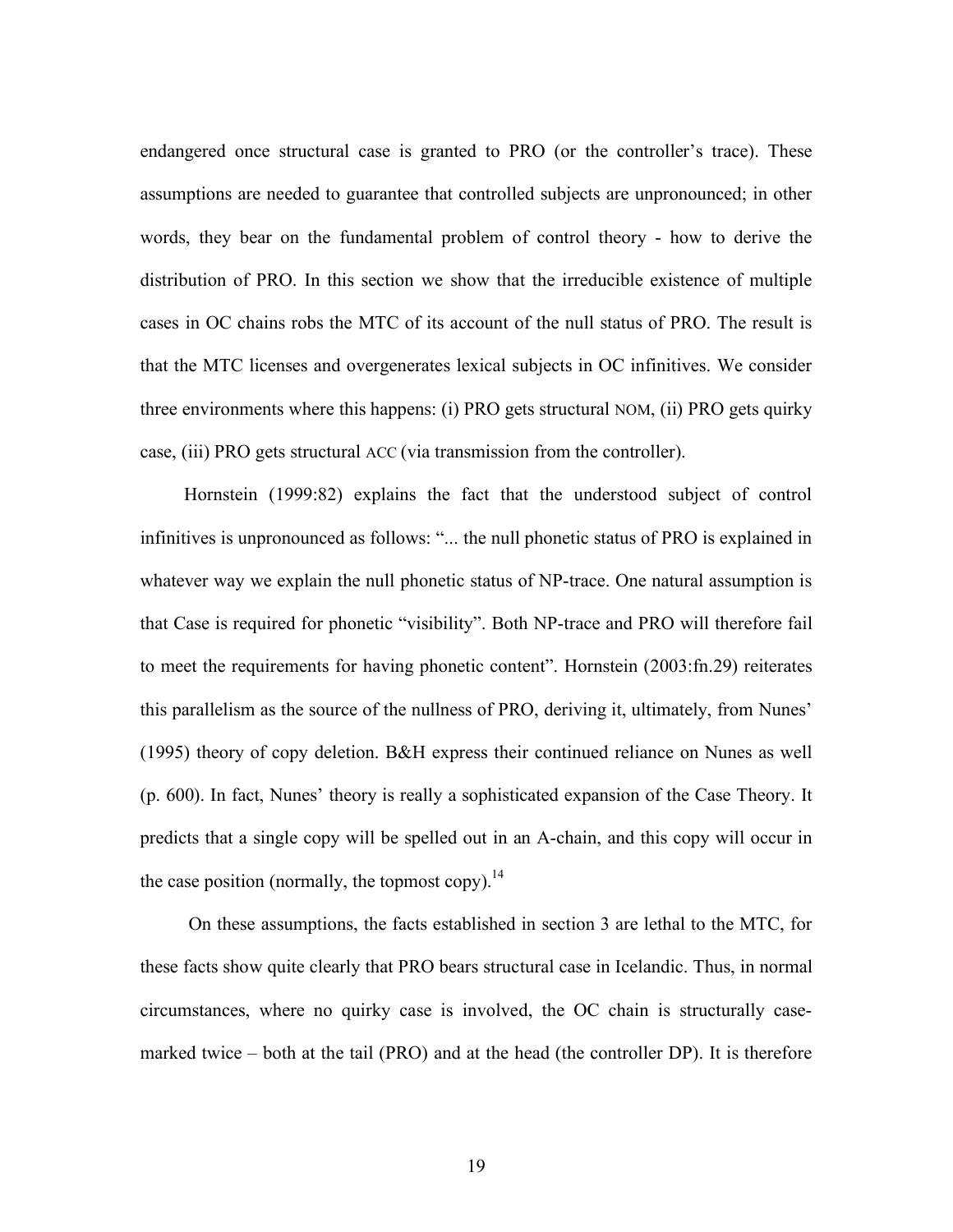expected that the tail position should be able to host a phonetically visible DP. This DP would get its θ-role and structural NOM downstairs, while the matrix DP would get its own θ-role and case in the matrix clause.

- (16) a. \*Jón vonast til [hann/Eiríkur að verða ráðinn ] Jon.NOM hopes he/Eric.NOM to be hired.M.SG.NOM 'Jon hopes for him(self)/Eric to be hired.' (Jónsson 1996,162)
	- b. Ég bað Maríu [ að (\*hún/\*Ásta) fara ein þangað] I asked Maria.ACC to she/Asta.NOM go alone.F.SG.NOM there

'I asked Maria (for her/Asta) to go there alone.' (after Thráinsson 1979:301) Such sentences are ungrammatical in Icelandic or, for that matter, most languages that have been investigated (see Szabolcsi 2007 for apparent examples of overt infinitival subjects). Yet the MTC inevitably overgenerates them, particularly in Icelandic, given its commitment to the role of case in copy pronunciation and given the empirical finding that Icelandic PRO bears structural case. This is what we call the *lexicalization* problem: How to block the lexicalization of PRO?

It is important to understand that although the MTC can accommodate a lexical PRO (i.e., overt subject of an infinitve) as such, it cannot accommodate *both* a lexical PRO and a lexical "controller". Thus, the backward control construction has been taken as evidence that the MTC is consistent with lexicalization of PRO (Polinsky and Potsdam 2002, 2003). However, the problem of *double* lexicalization, of both controller and PRO, arises with equal force under the movement analysis of backward control (see Landau 2007b for relevant comments). The question for the MTC boils down to this: Why must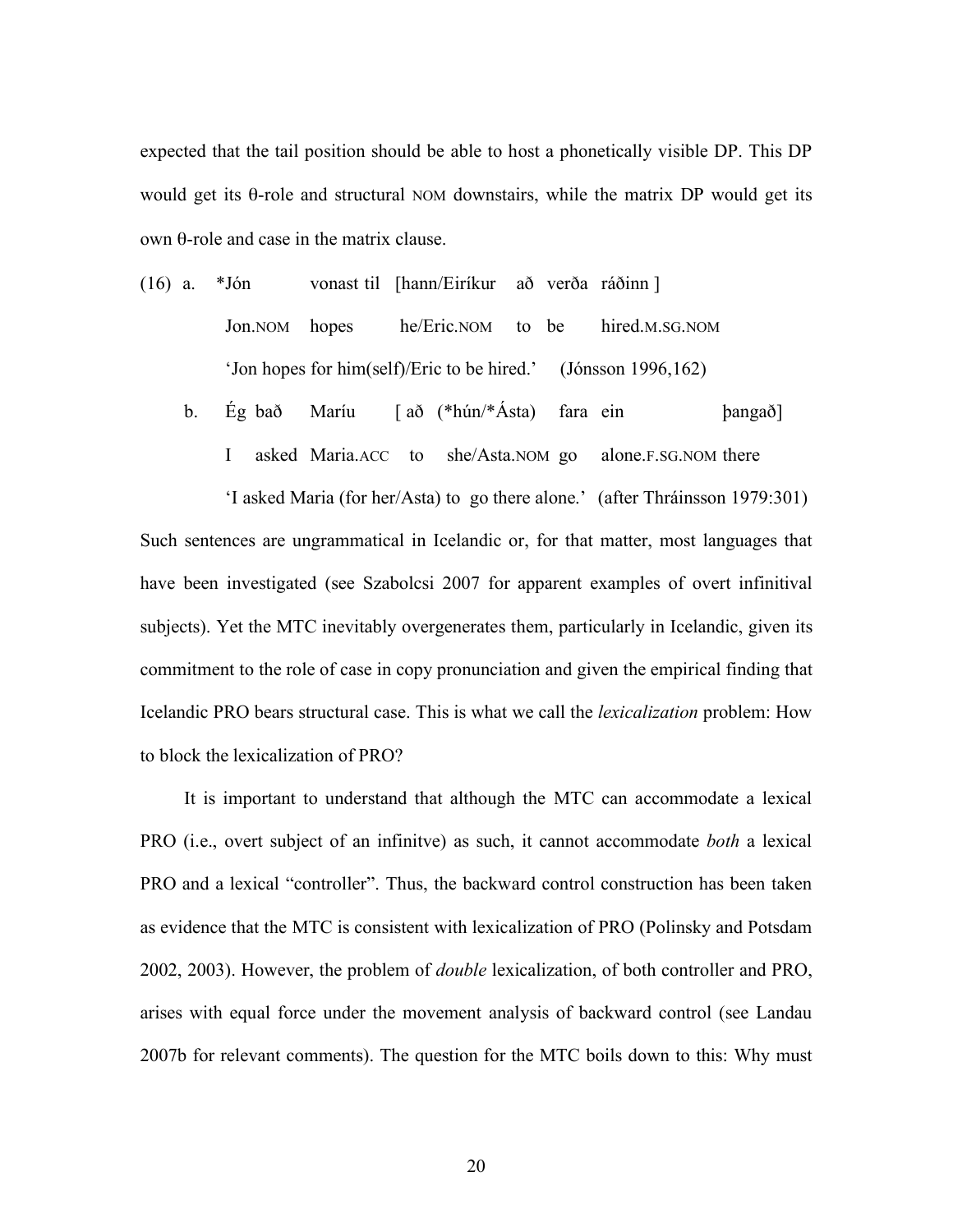there be a single chain at all, as opposed to two independent chains? What rules out  $(16a,b)?^{15}$ 

It should be recognized how fundamental to the MTC the lexicalization problem is. For *any* theory of control, the distribution of PRO is the core problem. From its inception, the ostensibly elegant solution in terms of case and copy pronunciation has practically been the flagship of the MTC. But the "elegant" solution, it now transpires, rests on a false premise – that PRO is caseless. Robbed of that premise, the MTC can no longer explain the fundamental fact of OC. The flagship has sunk.<sup>16</sup>

The lexicalization problem arises with equal force in the two other control environments treated by B&H: quirky PRO and accusative PRO (via transmission). Unsurprisingly, neither can be lexicalized.

| $(17)$ a. Eg |  |                                          |  |  |  | vonast til [að (*mér/*Jóni) verða hjálpað]. |        |
|--------------|--|------------------------------------------|--|--|--|---------------------------------------------|--------|
|              |  |                                          |  |  |  | I.NOM hope for to me/Jon.DAT be             | helped |
|              |  | 'I hoped (for myself/Jon) to be helped.' |  |  |  | (after Zaenen et al 1985: 109)              |        |

b. Ég bað Maríu [ að (\*hana/\*Bjarna) fara þangað]

I asked Maria.ACC to her/Bjarni.ACC go there

'I asked Maria (for her/Bjarni) to go there.' (after Thráinsson 1979:301) Concerning (17a), the problem is that B&H apparently take quirky case to be sufficient for the purposes of licensing a lexical DP.<sup>17</sup> Having both case and a  $\theta$ -role, then, the DP in the lower clause in (17a) would have no intrinsic need to move further, and a second DP could undergo external merge in the matrix clause, where it would certainly receive a  $θ$ role and structural case. If, on the other hand, quirky case does not suffice for licensing an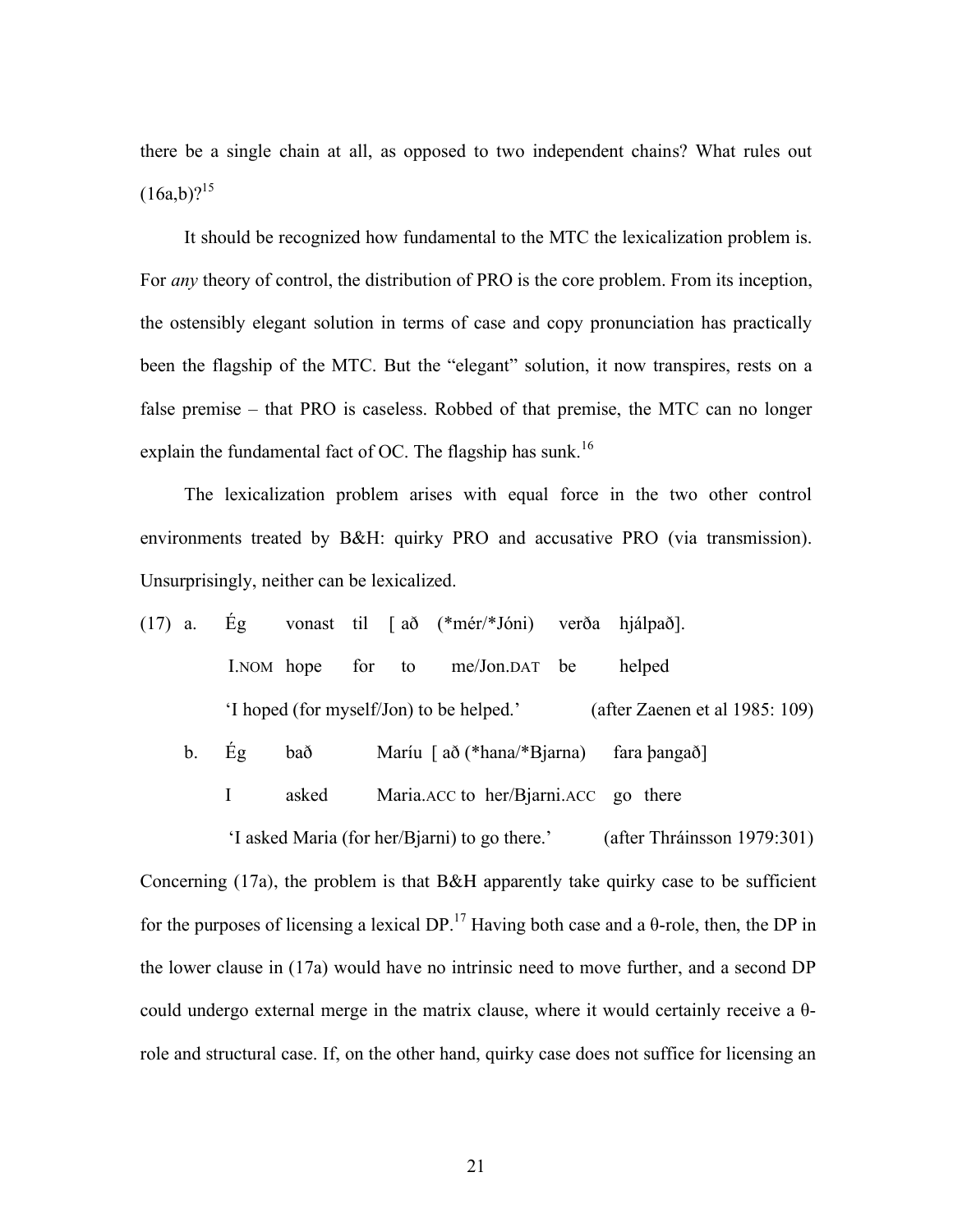overt DP (as in classic GB), then the case-preservation problem reappears in the Amovement contexts, as discussed in section 2.1. There are only two choices here. Both fail, for reasons that were well documented in the literature prior to B&H, and which B&H fail to address.

Finally, (17b) is also overgenerated, given the mechanism of multiple Agree invoked by B&H to derive object control (see (10b)). Instead of moving the embedded DP to the matrix VP, one can externally merge a new DP to receive the matrix θ-role. Both DPs would check their case against the matrix light v (via multiple Agree). As far as we can see, nothing in B&H's system rules out this derivation.

To summarize, we have identified a fundamental problem for the MTC, arising from the encounter of its case-based analysis of lexicalization with the facts of Icelandic. In three distinct environments (nominative, quirky, and accusative PRO) the MTC wrongly licenses lexical subjects in OC infinitives.<sup>18</sup> One must conclude that the MTC has no satisfactory account of the basic issue in control theory – how to derive the distribution of PRO. Evidently, a viable theory of OC must dissociate the distribution of PRO from case. Theories with this property exist (Sigurðsson 1991, Carnie and Harley 1997, Tallerman 1998, San-Martin 2004, Landau 2004, 2006), but they are all fundamentally incompatible with MTC's core assumptions.<sup>19</sup>

#### **5 Case transmission**

So far we have been concerned with cases where the controller bears structural (NOM or ACC) case, and optionally transmits it to PRO. We have said nothing about the behavior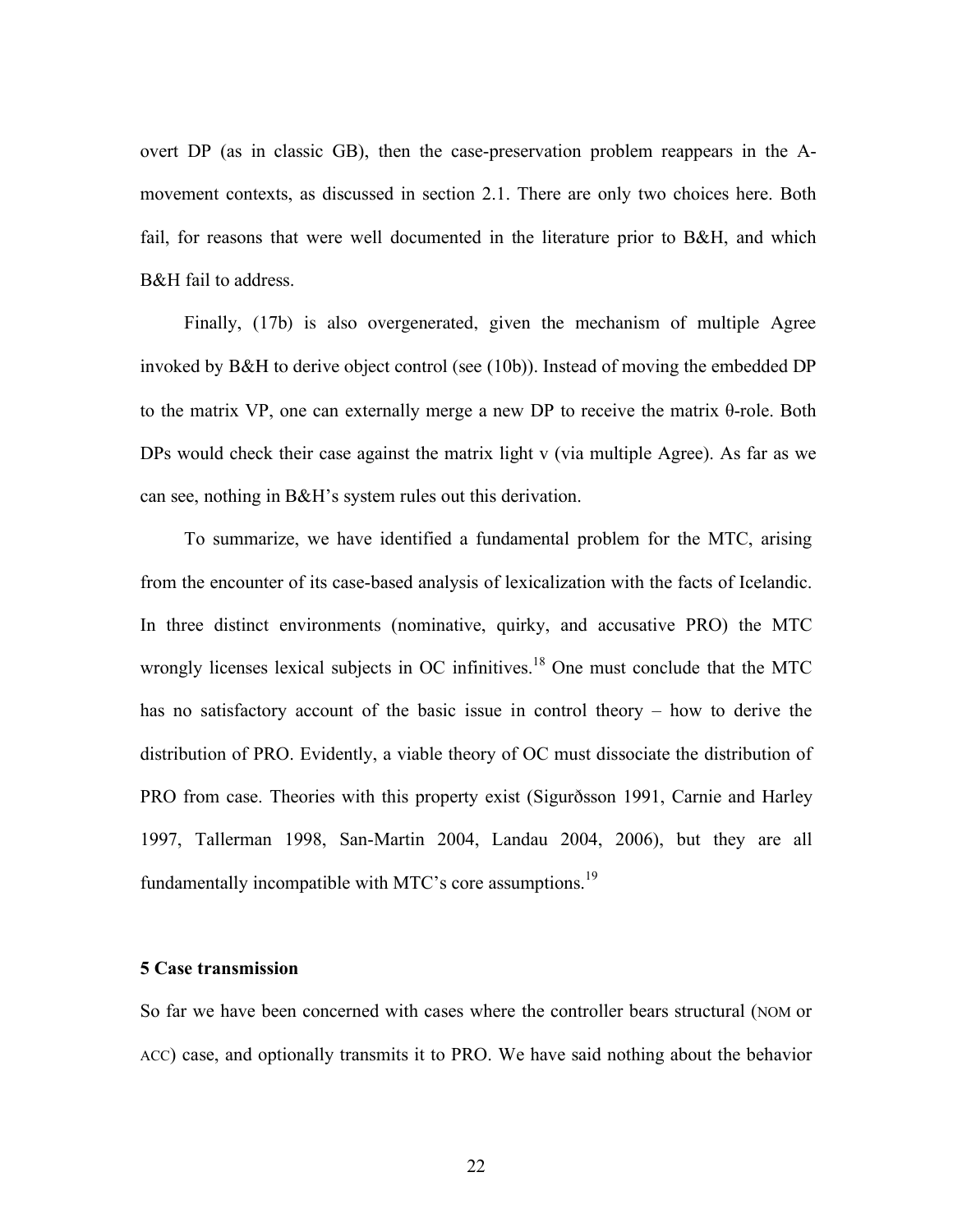of controllers with inherent/quirky (I/Q-) case. There are three cases to consider: A quirky controller occurs with a nominative PRO, or with a quirky PRO, which could either be assigned case locally or by transmission. The first situation corresponds to B&H's "default NOM", a notion we criticized in section 3. The second situation, in which PRO receives a quirky case independent of the quirky case of the controller, is also mentioned in B&H (e.g., their (9), (20)). As B&H identify I/Q-case with  $\theta$ -role (they often use the expression "θ-role/quirky Case"), such cases for them reflect nothing more than the simple fact that OC chains are assigned two θ-roles.

What about the last possibility, where the controller transmits its quirky case to PRO? According to B&H – such cases do not exist. They claim that "Icelandic speakers... strongly reject remote Quirky matching" (p. 597), this being predicted by the MTC, as "inherent (in our case, Quirky) Case cannot be assigned long-distance" (p. 602). They further cite two examples (their (19)) where they report Q-case transmission to be ungrammatical.

In contrast, though, all major studies of case transmission in Icelandic, starting with the earliest, cite grammatical examples where an I/Q-case assigned locally to the matrix controller is inherited in the infinitive (alternating with NOM). Such cases are found both with quirky subject controllers (18) and with dative object controllers (19), and the embedded case-bearing element may be either an adjectival MP or an SP (Andrews 1976:(31)-(33); Thráinsson 1979:299, (47); 301, (50); 363, (41); Andrews 1982:(38), (40); Sigurðsson 2002:(83), (84), (86); the following is a sample from these sources).

(18) a. Mig langar að fara í kaupstaðinn einn/einan.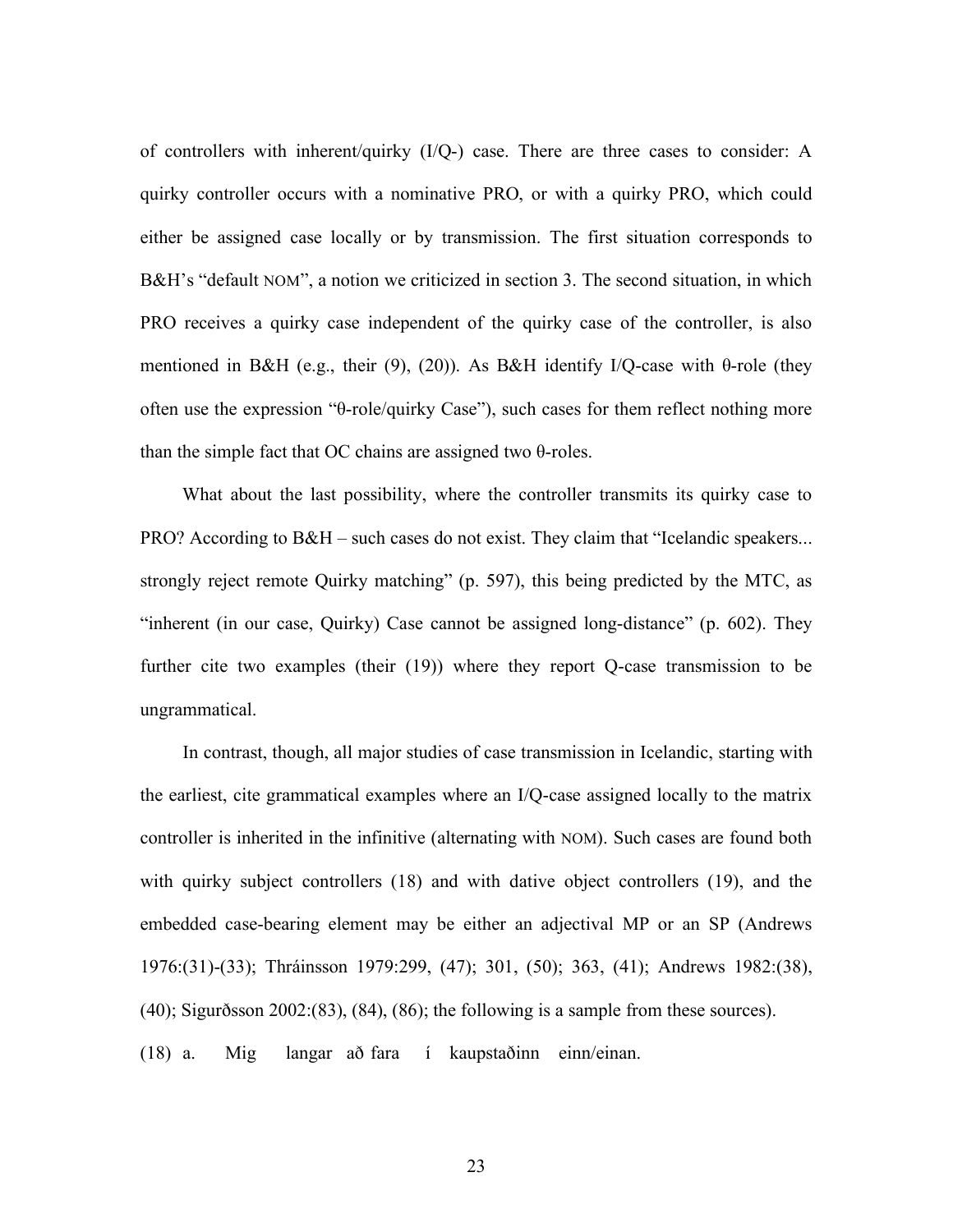I.ACC long to go to town alone.NOM/ACC 'I long to go to town alone.'

- b. Henni fannst gaman að verða fyrst/fyrstri. her.DAT found fun to be first.NOM/DAT 'She found it fun to be number one.'
- (19) a. María leyfði þeim að vera óþægir/óþægum. Mary allowed them.DAT to be naughty.NOM/DAT 'Mary allowed them to be naughty.'
	- b. Ég skipaði henni að fara ein/einni þangað. I ordered her.DAT to go alone.NOM/DAT there 'I ordered her not to go there alone.'

While authors do note that many speakers prefer NOM in these contexts, no study (prior to B&H) has indicated that I/Q-case transmission is ungrammatical in Icelandic. Similar facts obtain in Ancient Greek and Latin (Andrews 1971, Quicoli 1982, Cecchetto & Oniga 2004). It is puzzling to us that B&H could have disregarded this mass of evidence. Consider now the implications of I/Q-case transmission for the MTC. At the very least, the phenomenon demonstrates that I/Q-case cannot be *identical* (equivalent, reducible, etc.) to a θ-role. Whereas the matrix I/Q-case can be transmitted to PRO, the matrix θrole cannot. Presumably, B&H prohibited long-distance assignment of I/Q-case since long-distance assignment of θ-roles is unattested. However, facts such as (18)-(19) break this alleged causal link.<sup>20</sup>

A second, less apparent but more significant implication concerns the status of the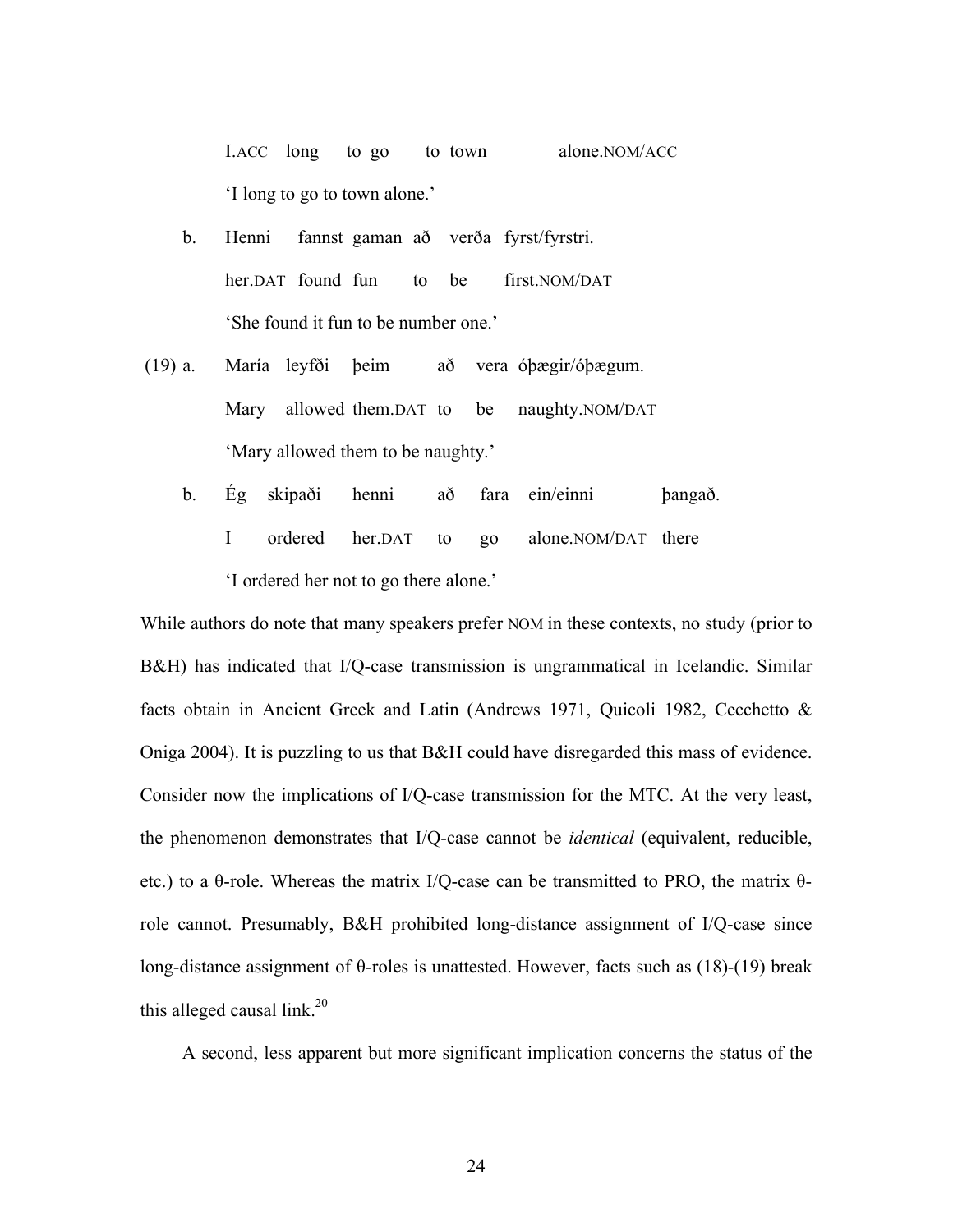embedded NOM. Recall that when the controller gets structural ACC, case transmission, if possible at all, alternates with embedded NOM (see (8b)). B&H take the latter to be a marked option (against all previous descriptions). Notably, under a quirky or inherently case-marked controller, the embedded NOM is *not* marked, even on B&H's own description (see their (8), (19b), and (i) in fn. 6). Why this contrast? B&H do not offer any explicit explanation, but we can extrapolate the following from their assumptions: NOM is marked under an ACC controller precisely because ACC transmission is available as a first option for valuing the case feature of the embedded FQ/SP (via multiple Agree); while NOM is unmarked under a quirky/inherent controller since it is the only option, transmission of quirky/inherent case being excluded.

Unfortunately for this reasoning, the latter assumption is false, as (18)-(19) demonstrate. Thus, case transmission does not distinguish structural from non-structural cases. Therefore, on B&H's assumptions, default NOM should be secondary to a transmitted DAT just as it is to a transmitted ACC. The fact that it "wins out" in the first case but not in the second case remains an unexplained asymmetry in the MTC.

At this point B&H could presumably concede that NOM on (non-quirky) PRO is not "marked". These, we have argued, are indeed the true facts in Icelandic. The problem is that acknowledging the facts would force B&H into recognizing that NOM is standardly available to nonfinite subjects, just as it is to finite subjects. Herein lies the lexicalization problem which haunts the MTC (see section 4.1).<sup>21</sup>

### **6. Conclusion**

In one sense, the case agreement facts of Icelandic (and Russian) constitute just one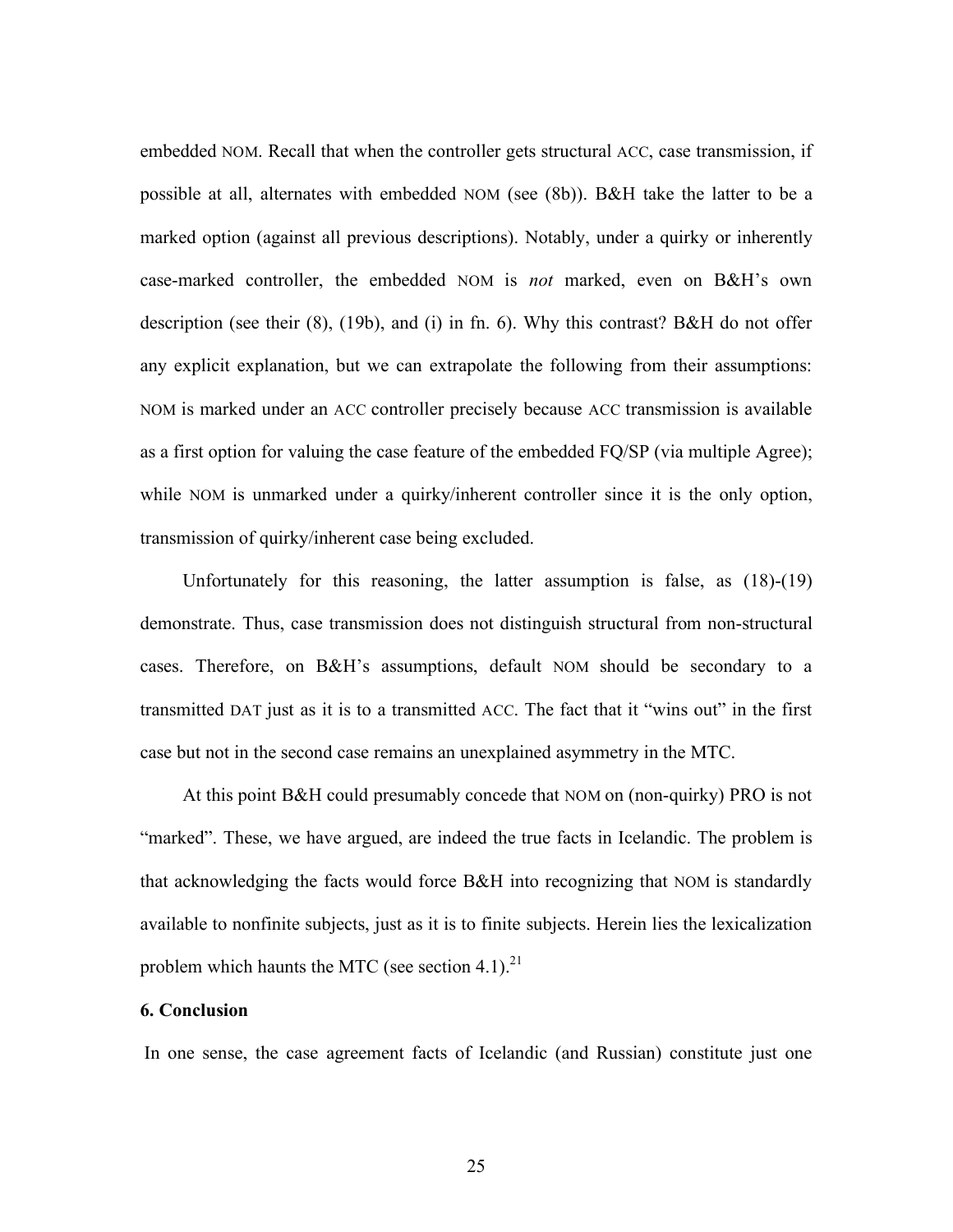category of unanswered empirical challenge to the MTC. Many others, not discussed in this reply, still persist (e.g., overgeneration in sideward movement, lack of account for partial control, violations of Visser's generalization; see Landau 2007a for extensive discussion).

In another sense, though, the failures of the MTC discussed in this reply deserve a dedicated critique. The basic contrast between raising and control in Icelandic – case preservation in the former, case independence in the latter – has been understood, from the outset, as attesting to the fundamentally different nature of the two processes. Andrews, Thráinsson and Sigurðsson — although working in different frameworks clearly perceived and articulated this point. The argument has been a mainstay of the discussion for 30 years now and is to be counted among the important results of the field. We hope that by reviewing the literature and collecting together the relevant examples, we have helped to clarify just why this evidence is so compelling.

To be sure, challenges to established results are welcome. As we have demonstrated, though, B&H's article does not provide a challenge to these conclusions, inasmuch as they do not address the main empirical arguments for the existence of PRO. They offer a "case overwriting" mechanism that appears to simply fail in raising (or any other A-movement) contexts. Likewise, their discussion of NOM case in control infinitives is inconsistent with the facts as reported in all previous studies of the topic. This NOM exhibits the hallmark of standard structural case – it triggers full agreement on MPs. Not only is it not marked (as  $B\&H$  claim) – it is often the only option available. B&H's exclusive focus on the case marking of SPs/FQs, as opposed to MPs, is a crucial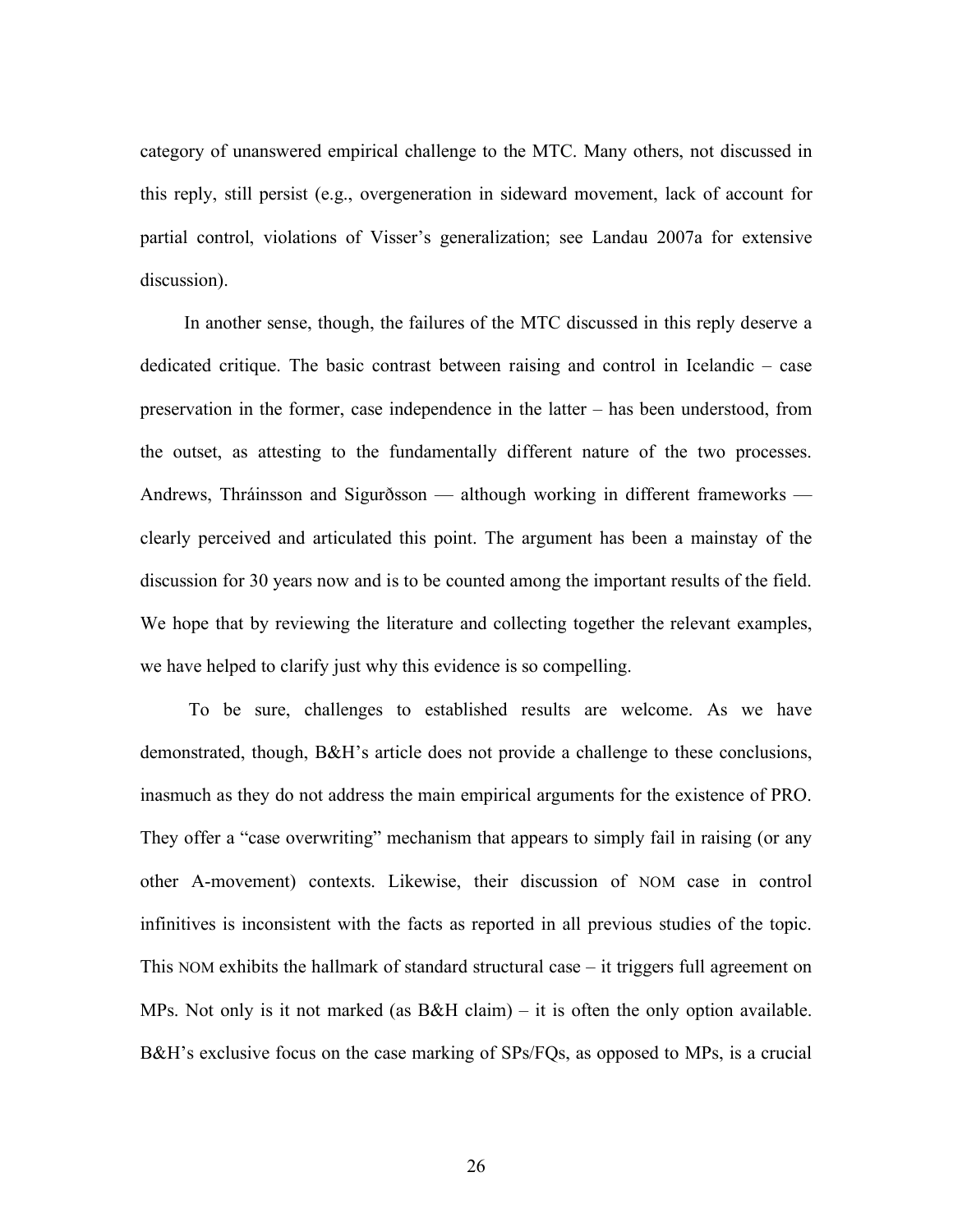oversight; it renders their data irrelevant to their "defaultness" claim.

The classic literature on Icelandic drew one firm conclusion from the fact that PRO bears case: Case cannot distinguish the distribution of lexical DPs from that of PRO. The same conclusion has been reached by scholars studying parallel phenomena in Russian. As far as we can see, this conclusion is inescapable. It is a striking feature of the MTC, that for all its radical rhetoric of breaking with unsubstantiated assumptions of the past, it is intimately predicated on the GB-style Case Filter (reformulated as a theory of the PF interface, but essentially non-distinct in predictions). Evidence that the subject of OC infinitives is case marked like any other DP, therefore, is lethal to the MTC, as there is no longer any reason why this subject could not be an overt DP, and hence uncontrolled. B&H appear to acknowledge this when they state: "[s]ince we have shown that there is no evidence that multiple structural Cases are assigned to a chain, the argument against a movement theory of control dissolves" (p. 598). Such a claim clearly implies that multiple structural cases—which we have shown to exist—constitute a solid argument against the MTC. Since the key offering of the MTC was a reduction of the condition that PRO be silent to the fact that traces are (typically) unpronounced, the lexicalization problem lies at the very heart of the MTC.

With reference to the Icelandic case facts, and their import for theories of control, B&H note that "it pays to look before one leaps" (p.592). On this point, we fully concur.

### **References**

Andrews, Avery D. 1971. Case agreement of predicate modifiers in Ancient Greek.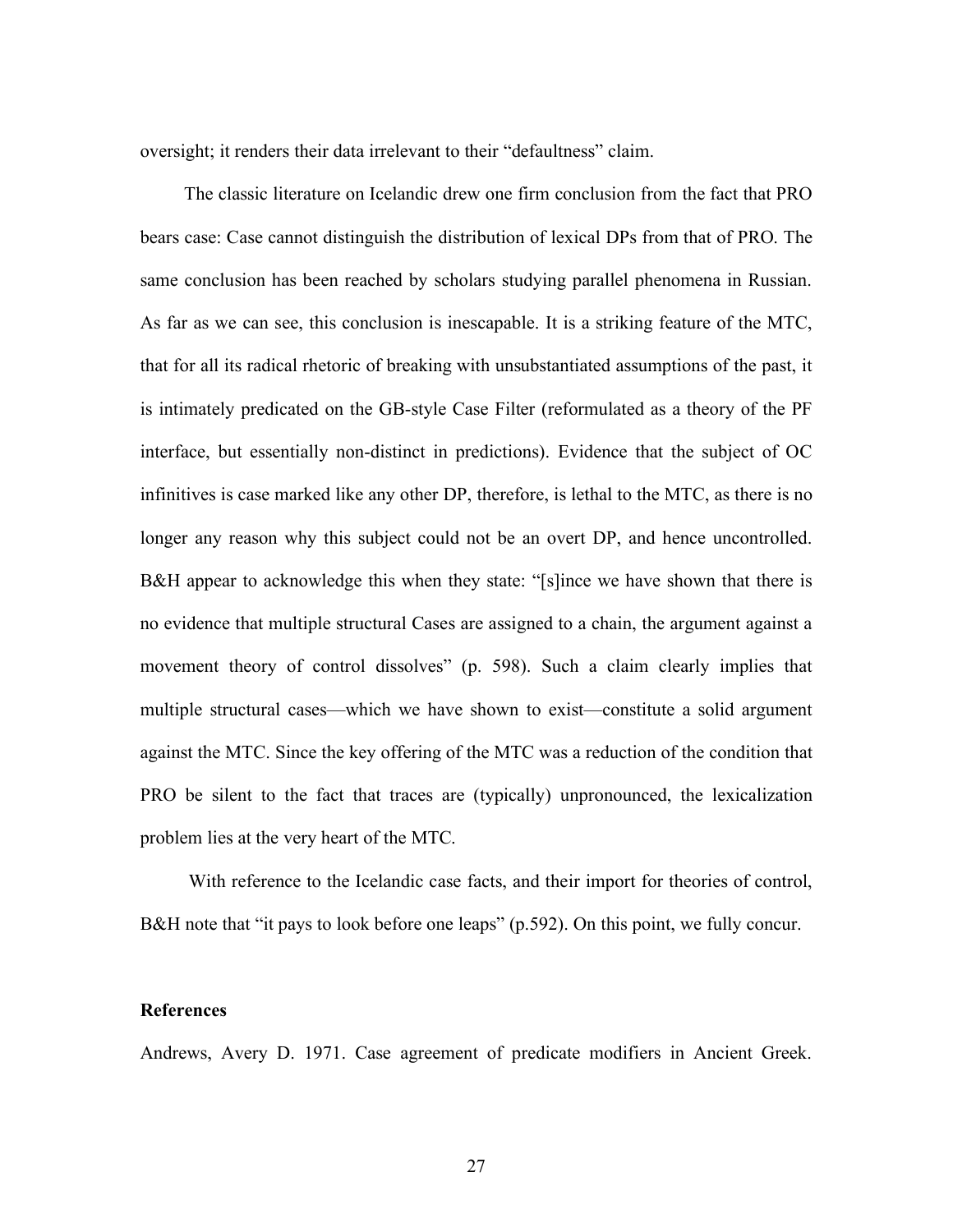*Linguistic Inquiry* 2:127-151.

- Andrews, Avery D. 1976. The VP-Complement Analysis in Modern Icelandic. In *Proceedings of the 6th Meeting of the North Eastern Linguistic Society. Reprinted as Andrews (1990), in Syntax and Semantics 24: Modern Icelandic Syntax*, ed. by Joan Maling and Annie Zaenen, 165-185: Academic Press Inc.
- Andrews, Avery D. 1982. The Representation of Case in Modern Icelandic. In *The Mental Representation of Grammatical Relations*, ed. by Joan Bresnan, 424-503. Cambridge, MA: MIT Press.
- Andrews, Avery D. 1990. Case Structures and Control in Modern Icelandic. In *Syntax and Semantics 24: Modern Icelandic Syntax*, ed. by Joan Maling and Annie Zaenen, 187-234. San Diego, CA: Academic Press Inc.
- Babby, Leonard H. 1998. Subject Control as Direct Predication: Evidence from Russian. In *Proceedings of the 6th Meeting of Formal Approaches to Slavic Linguistics*, ed. by Željko Boškovič, Steven Franks and William Snyder, 17-37. Michigan University, Ann Arbor: Michigan Slavic Publications.
- Babby, Leonard H., and Franks, Steven. 1998. The Syntax of Adverbial Participles in Russian Revisited. *Slavic and East European Journal* 42:483-515.
- Boeckx, Cedric. 2003. Case matters and Minimalist concerns. In *Harvard Working Papers in Linguistics 8*, eds. Cedric Boeckx, Claire Bowern and Jay H. Jasanoff, 159-197. Cambridge MA: Harvard University, Department of Linguistics.
- Boeckx, Cedric, and Hornstein, Norbert. 2004. Movement Under Control. *Linguistic Inquiry* 35:431-452.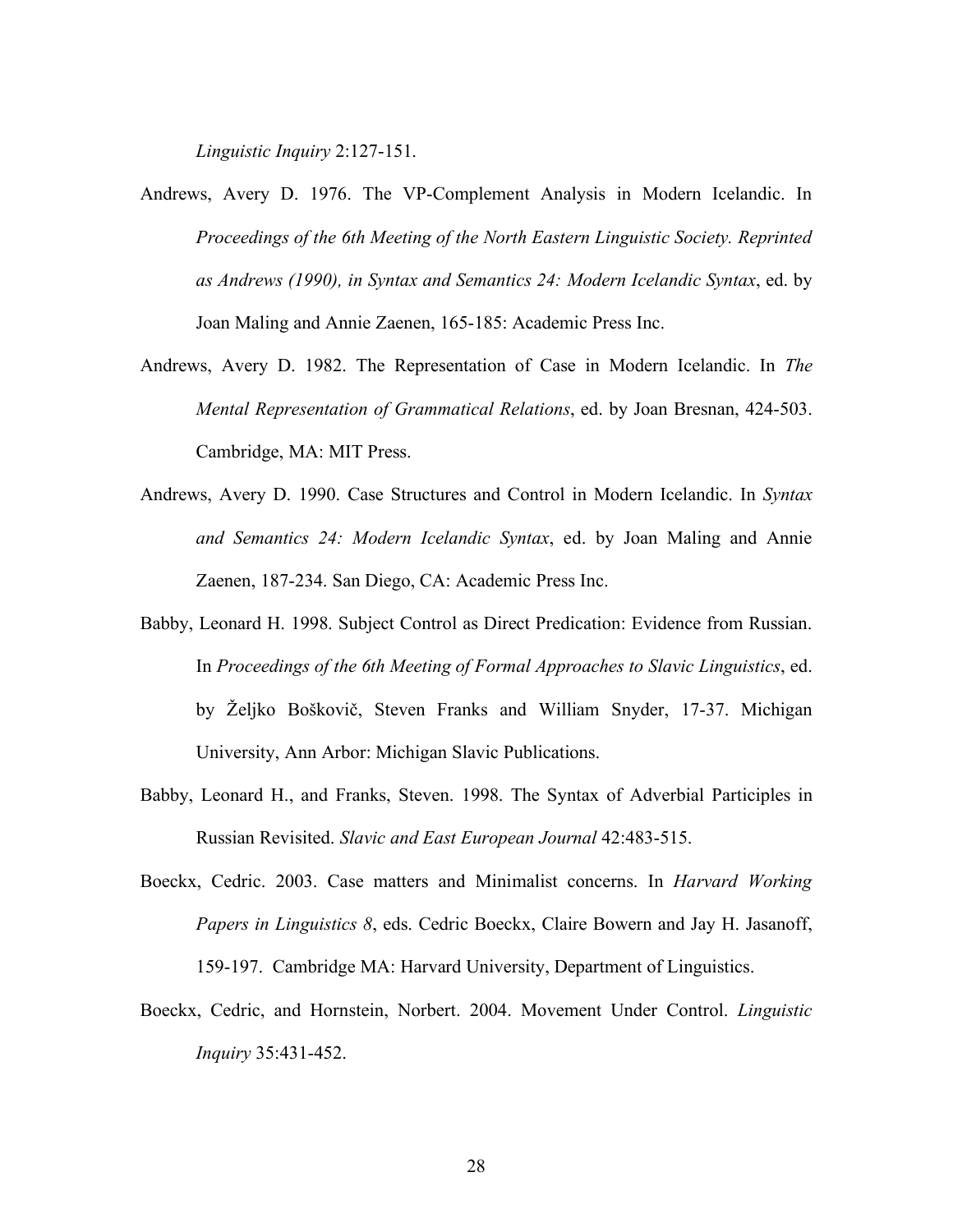- Boeckx, Cedric, and Norbert Hornstein. 2006a. Control in Icelandic and theories of Control. *Linguistic Inquiry* 37:591-606.
- Boeckx, Cedric, and Norbert Hornstein. 2006b. The virtues of Control as movement. *Syntax* 9:118-130.
- Carnie, Andrew, and Harley, Heidi. 1997. PRO, the EPP and Nominative Case: Evidence from Irish Infinitivals. *UPenn Working papers in Linguistics* 4, 71-86.
- Comrie, Bernard. 1974. The Second Dative: A Transformational Approach. In *Slavic Transformational Syntax, Michigan Slavic Materials No.10*, ed. by Richard Brecht and Catherine Chvany, 123-150. Ann Arbor: Michigan University Press.
- Franks, Steven. 1998. Parameters of Slavic Morphosyntax Revisited: A Minimalist Retrospective. In *Proceedings of the 6th Meeting of Formal Approaches to Slavic Linguistics*, ed. by Željko Boškovič, Steven Franks and William Snyder, 134-165. Michigan University, Ann Arbor: Michigan Slavic Publications.
- Greenberg, Gerald R. 1983. Another Look at the Second Dative and Related Subjects. *Linguistic Analysis* 11:167-218.
- Greenberg, Gerald R. 1989. Dative Subjects and the Second Dative Within Slavic. *Digest for Philology and Linguistics* 32, 45-57.

Hornstein, Norbert. 1999. Movement and control. *Linguistic Inquiry* 30:69-96.

Hornstein, Norbert. 2003. On control. In *Minimalist Syntax*, ed. by Randall Hendrick, 6-

81. Oxford: Blackwell.

Jónsson, Jóhannes Gísli. 1996. Clausal architecture and case in Icelandic, Doctoral dissertation, University of Massachusetts, Amherst.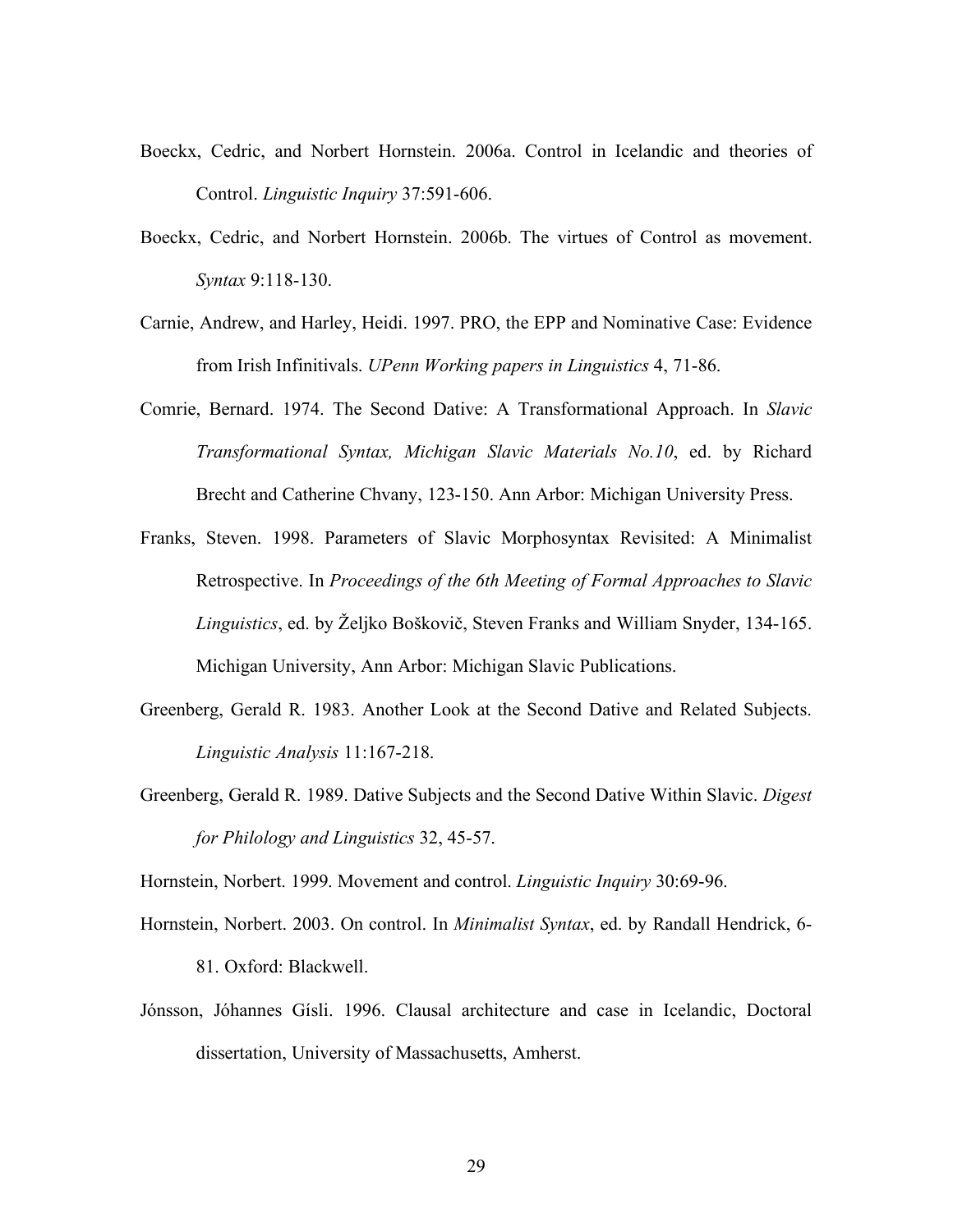Landau, Idan. 2000. *Elements of Control: Structure and Meaning in Infinitival Constructions*. Dordrecht: Kluwer Academic Publishers.

Landau, Idan. 2003. Movement Out of Control. *Linguistic Inquiry* 34:471–498.

Landau, Idan. 2004. The Scale of Finiteness and the Calculus of Control. *Natural Language and Linguistic Theory* 22:811-877.

Landau, Idan. 2006. Severing the Distribution of PRO from Case. *Syntax* 9:153-170.

- Landau, Idan. 2007a. Movement-resistant aspects of Control. In *New Horizons in the Analysis of Control and Raising*, ed. by William Davies and Stanley Dubinsky, 293-325. Dordrecht: Springer.
- Landau, Idan. 2007b. Two routes of Control: Evidence from case transmission in Russian. Ms., Ben Gurion University.
- Marantz, Alec. 1991. Case and Licensing. In *Proceedings of Eastern States Conference on Linguistics (ESCOL) 8*, ed. by German Westphal, Benjamin Ao and Hee-Rahk Chae, 234-251. Ithaca, NY: CLC Publications.
- McFadden, Thomas. 2007. Structural case, locality and cyclicity. Ms., Universität Stuttgart.
- Neidle, Carol Jan. 1988. *The Role of Case in Russian Syntax*. Dordrecht: Kluwer Academic Publishers.
- Nunes, Jairo. 1995. The Copy Theory of Movement and Linearization of Chains in the Minimalist Program. Doctoral dissertation, University of Maryland, College Park.
- Polinsky, Maria, and Potsdam, Eric. 2002. Backward Control. *Linguistic Inquiry* 33:245- 282.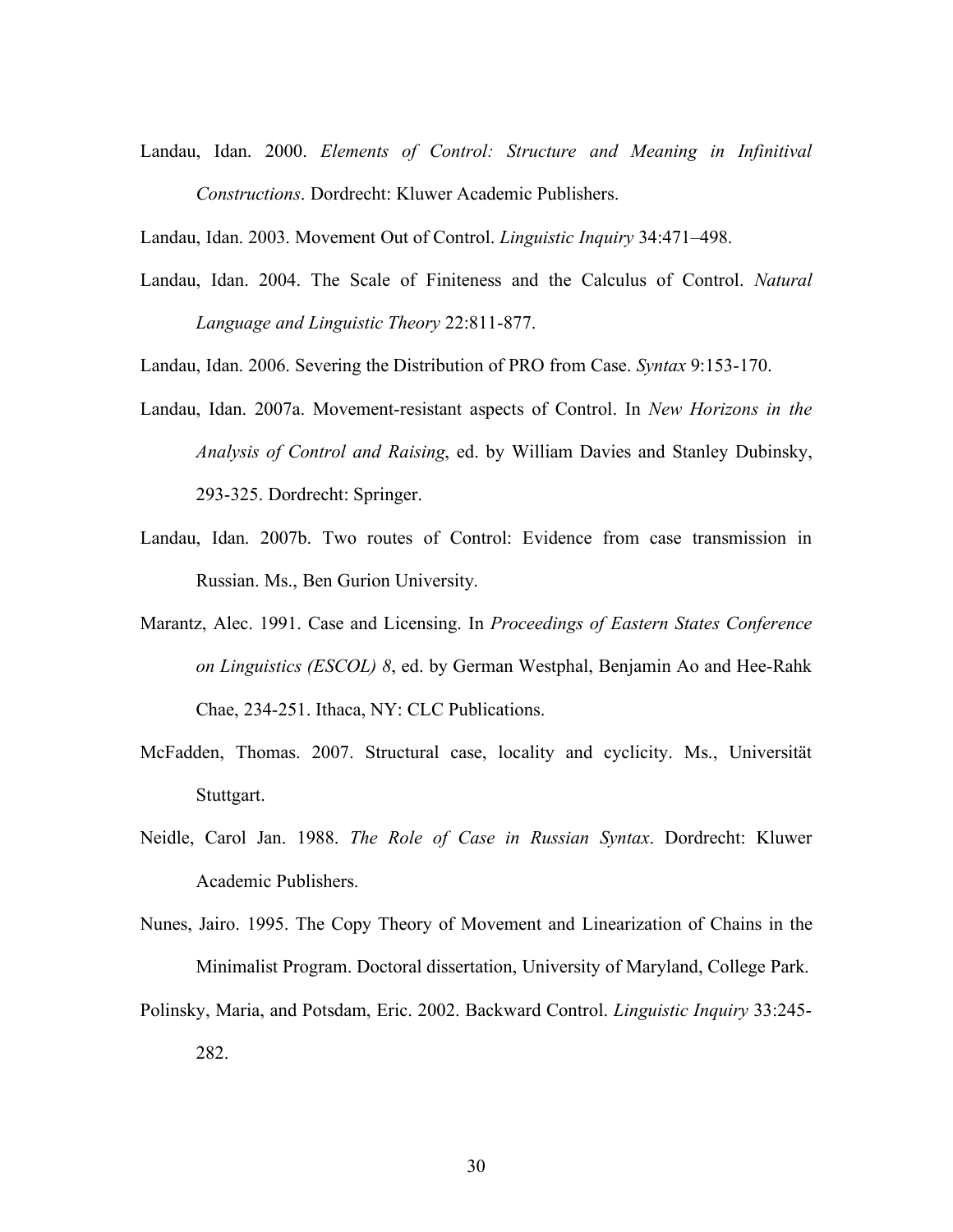- San-Martin, Itziar. 2004. On Subordination and the Distribution of PRO. Doctoral dissertation, University of Maryland, College Park.
- Sigurðsson, Halldór Ármann. 1989. Verbal Syntax and Case in Icelandic. Doctoral dissertation, University of Lund.
- Sigurðsson, Halldór Ármann. 1991. Icelandic Case-Marked PRO and the Licensing of Lexical Arguments. *Natural Language and Linguistic Theory* 9:327–363.
- Sigurðsson, Halldór Ármann. 2002. To Be an Oblique Subject: Russian vs. Icelandic. *Natural Language and Linguistic Theory* 20:691-724.
- Sigurðsson, Halldór Ármann. 2003. Case: Abstract vs. Morphological. In *New Perspectives on Case Theory*, ed. by Ellen Brandner and Heike Zinsmeister, 223- 268. Stanford: CSLI Publications.
- Sigurðsson, Halldór Ármann. 2004. Icelandic Non-Nominative Subjects: Facts and Implications. In *Non-nominative Subjects*, ed. by Peri Bhaskararao and Karumuri Venkata Subbarao, 137-159. Amsterdam & Philadelphia: John Benjamins.

Sigurðsson, Halldór Ármann. 2007. The Case of PRO. Ms., Lund University.

- Szabolcsi, Anna. 2007. Hidden in plain sight: Overt subjects in infinitival control and raising complements Ms., NYU.
- Tallerman, Maggie. 1998. The Uniform Case-licensing of Subjects in Welsh. *The Linguistic Review* 15:69-133.
- Thráinsson, Höskuldur. 1979. *On Complementation in Icelandic*. New York: Garland Press.

Wurmbrand, Susi. 2006. Licensing Case. *Journal of Germanic Linguistics* 18:175-236.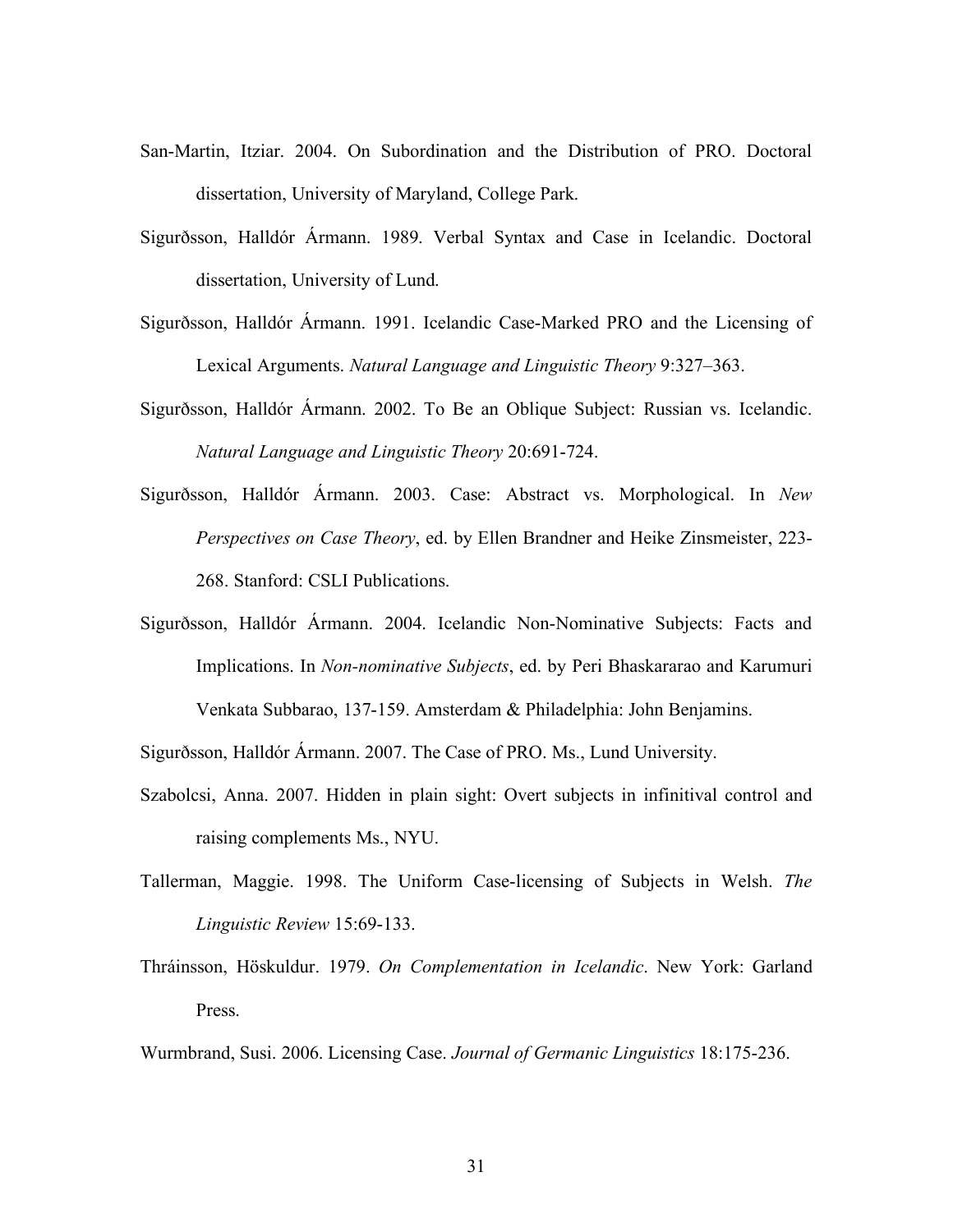Zaenen, Annie, Maling, Joan, and Thráinsson, Höskuldur. 1985. Case and Grammatical Functions: The Icelandic Passive. *Natural Language and Linguistic Theory* 3:441- 483.

*(Bobaljik)*

*Department of Linguistics University of Connecticut 337 Mansfield Rd., U-1145 Storrs-Mansfield, CT 06269-1145 jonathan.bobaljik@uconn.edu (Landau) Dept. of Foreign Literatures & Linguistics Ben Gurion University P. O. Box 653 Beer Sheva 84105 ISRAEL idanl@bgu.ac.il*

 \* For discussion of the material presented here, we thank Thórhallur Eythórsson, Heidi Harley, Alec Marantz, Halldór Ármann Sigurðsson, Höskuldur Thráinsson and Susi Wurmbrand, as well as two reviewers. The second author was supported by the Israeli Science Foundation (grant No. 27/05).

 $<sup>1</sup>$  As we were writing this article, we learned of Sigurðsson (2007), an independent,</sup> convergent reply to B&H. We thank Halldór Sigurðsson for making available to us a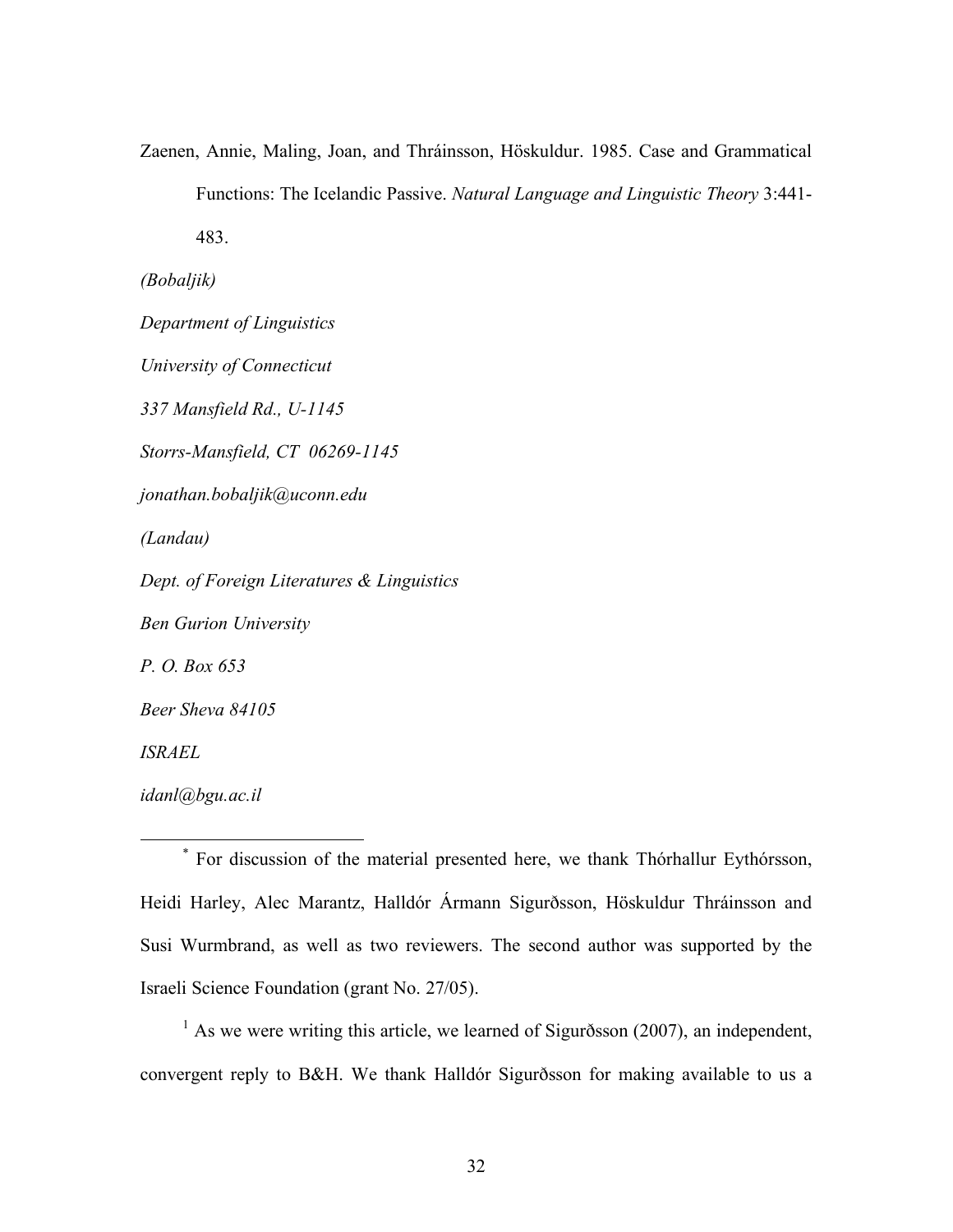draft of his reply. We have not incorporated the new data in Sigurðsson (2007) as our main argument is that B&H's proposal cannot adequately deal with data that was already available in the published literature.

 $\overline{a}$ 

 $2^{\circ}$  The following abbreviations are used in this article: MTC (Movement Theory of Control); OC (Obligatory Control); NOC (Non-Obligatory Control; ECM (Exceptional Case Marking); NOM (nominative); ACC (accusative); DAT (dative); GEN (genitive); MP (main predicate); SP (secondary predicate); FQ (floating quantifier).

<sup>3</sup> While we are not aware of any questions regarding the status of the examples reported here (except where specifically noted below), we do note that Sigurðsson (1989:96, n.31) and Andrews (1990) report some variation in case preservation effects with some other raising predicates. So far as we know, the claim that the judgments of interest systematically reflect an A-movement versus control distinction remains unchallenged.

 $4$  All examples are taken from the literature, as noted. A few examples have been slightly modified from the source, for example, by substituting a DP of a different gender so that case is shown unambiguously, or by explicitly presenting ungrammatical forms that are implied, but not given in the sources. In the few cases we have made such changes, we have indicated the example as 'after' the source. We thank Höskuldur Thráinsson for his patient help in checking all modifications.

<sup>5</sup> That the quirky DPs are indeed subjects and objects is exceptionally wellestablished in an extensive literature beginning with Andrews 1976) and Thráinsson

33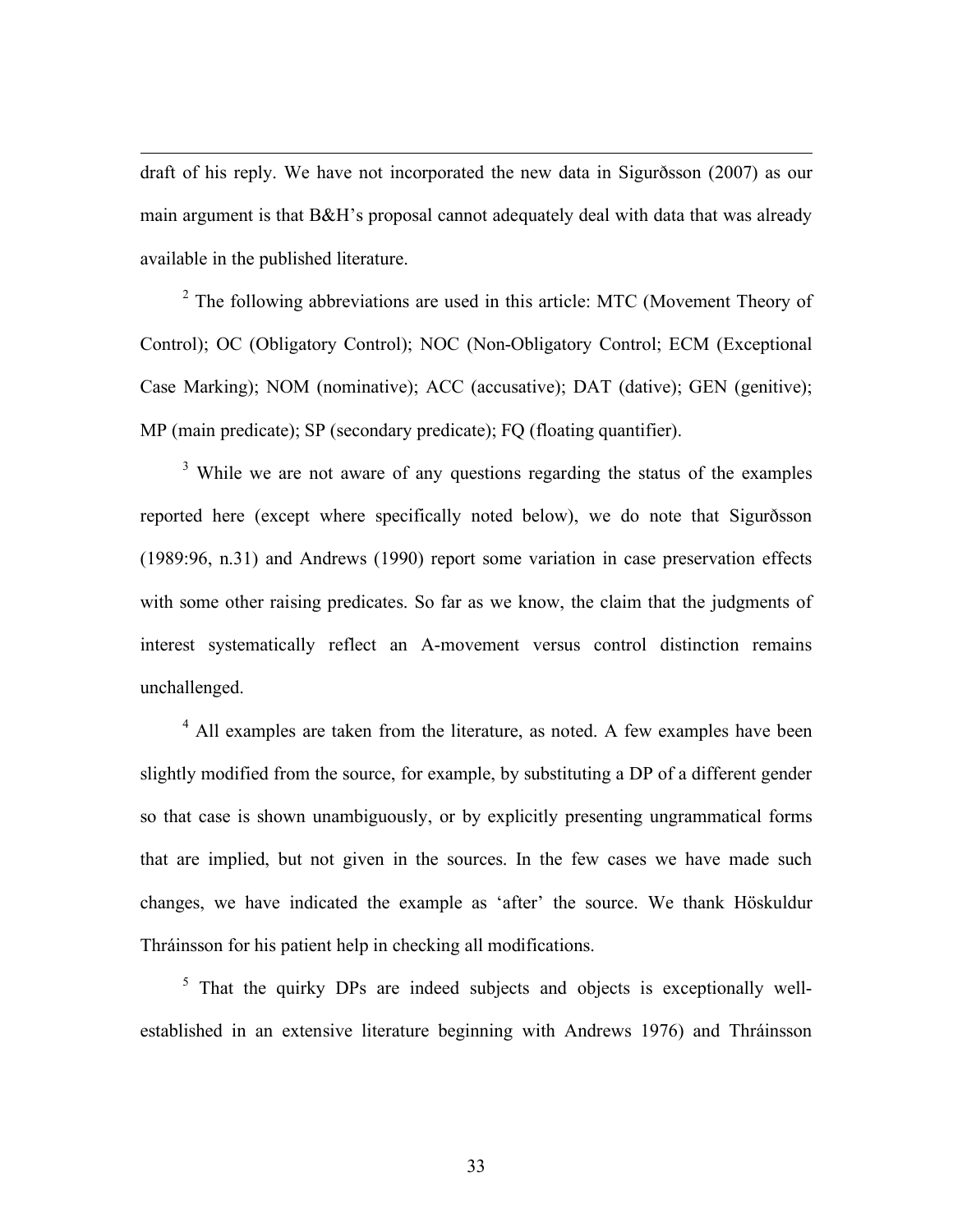1979); see especially Zaenen, Maling and Thráinsson 1985), and Sigurðsson (1989). The arguments do not depend on correlating surface position and grammatical function.

 $\overline{a}$ 

 $6$  B&H indicate such examples to be acceptable, while Thráinsson finds them to be semantically anomalous (we indicate this with #) on the grounds that object control verbs select agentive complements, but quirky subjects are never agentive. The narrow point to be made here is that, to the extent that speakers accept object control of quirk-case assigning infinitives, they manifest obligatory case independence. In addition to adding the "#", we have modified B&H's example by using a controller DP that overtly manifests the ACC/DAT distinction.

 $<sup>7</sup>$  Nothing hinges on analyzing this class of dependencies as literal movement, as</sup> opposed to Agree. There is evidence that Icelandic lacks the classic EPP (construed as obligatory filling of Spec,TP; see Wurmbrand 2006), but the issues here do not distinguish between quirky and structural DPs. Note that Landau (2000) analyzes OC as an Agree dependency, but crucially, one involving two distinct A-chains. A matrix v/T forms an Agree relation both with the controller DP and PRO (or the infinitival C). Since the controller DP is never part of the embedded infinitive, it is never c-commanded by the embedded predicate and cannot receive case from it. Thus, case preservation in OC is ruled out on principled grounds in this theory.

<sup>8</sup> B&H state (their fn. 3): "Landau also observes that in contrast to control, raising disallows situations where a single NP appears to receive two Cases. We return to this difference between raising and control in section 3." In point of fact, they do not discuss any of the raising examples presented by Landau 2003: 492, culled from the earlier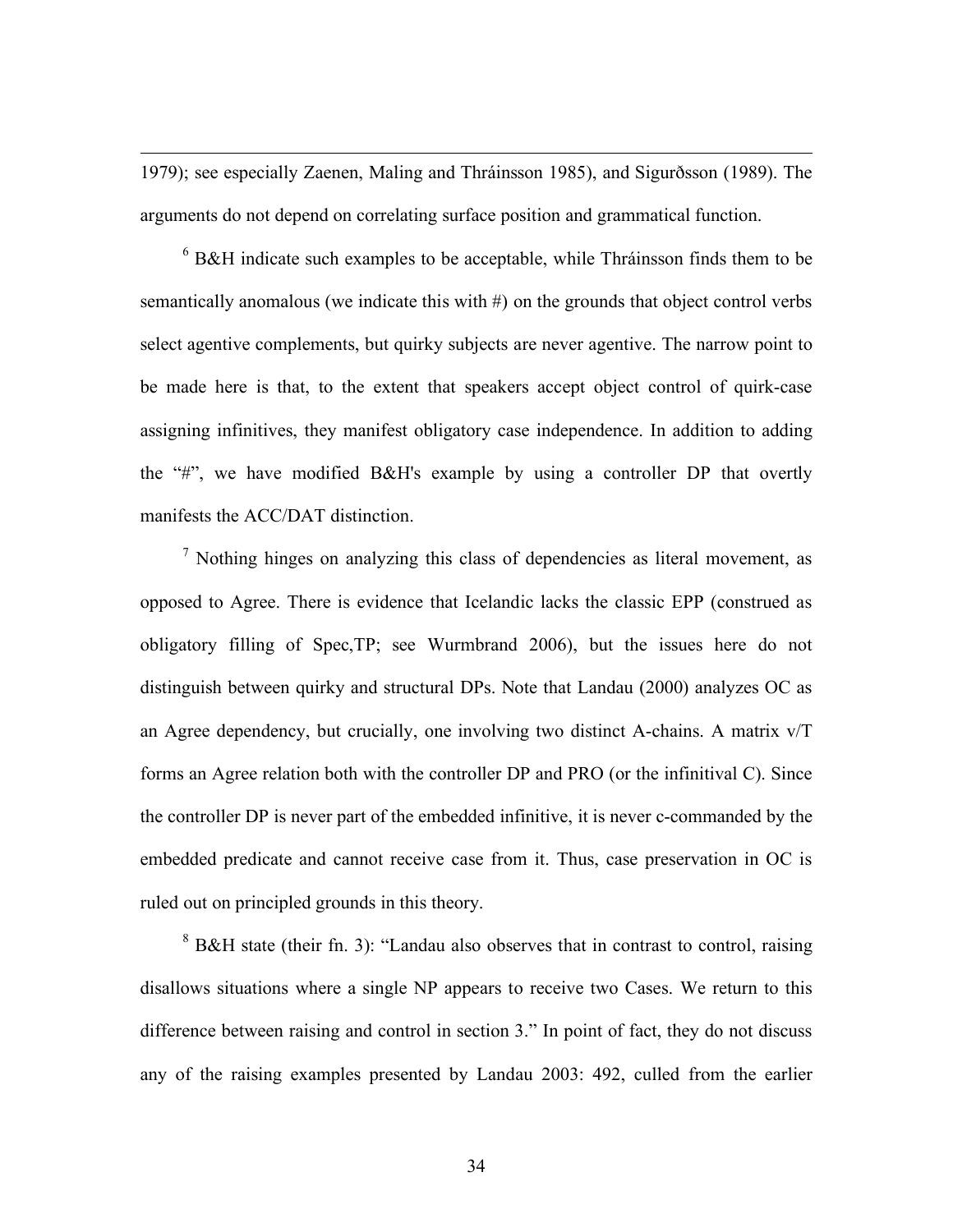literature), nor any other examples which show the case-preservation effects discussed above. The sole example of a raising versus control difference they discuss in their section 3 concerns a different point, namely the distribution of structural (nominative) case in the infinitival. We return to these example types below.

 $\overline{a}$ 

 $9$  As B&H do not address this point, we must cover both options. Note that B&H's derivations (29), p. 599 and (33), p. 600, and associated text, are suggestive of a Last Resort view, whereby quirky case is sufficient to satisfy the Case Filter. This would be an unsignaled, but important, departure from assumptions they make in work that they rely on in B&H, notably, the Inverse Case Filter and the assumption that ECM verbs like *believe* obligatorily assign accusative (see Boeckx 2003:11, Boeckx and Hornstein 2004:436). Assuming that quirky case satisfies the Case Filter will create an even more serious problem regarding the lexicalization of PRO, to which we return in section 4.

 $10$  In order to avoid potential terminological confusion, we keep to the term 'structural' NOM for the NOM that is associated with the subject of a finite clause. B&H's key claim is that the NOM in infinitives (their 'default' NOM) is distinct from that NOM. Our point is that this dichotomy is false: the two are not distinct by any criteria. A separate question is whether 'structural NOM' is itself (always) a form of default or unmarked case (as in Marantz 1991, McFadden 2007). This latter use of the term 'default' is not the one used by B&H, and not the one we dispute.

 $11$  Embedded "default NOM" case is apparently not marked when the controller bears inherent/quirky case (see B&H's fn. 6 and (19b)). B&H do not offer any explicit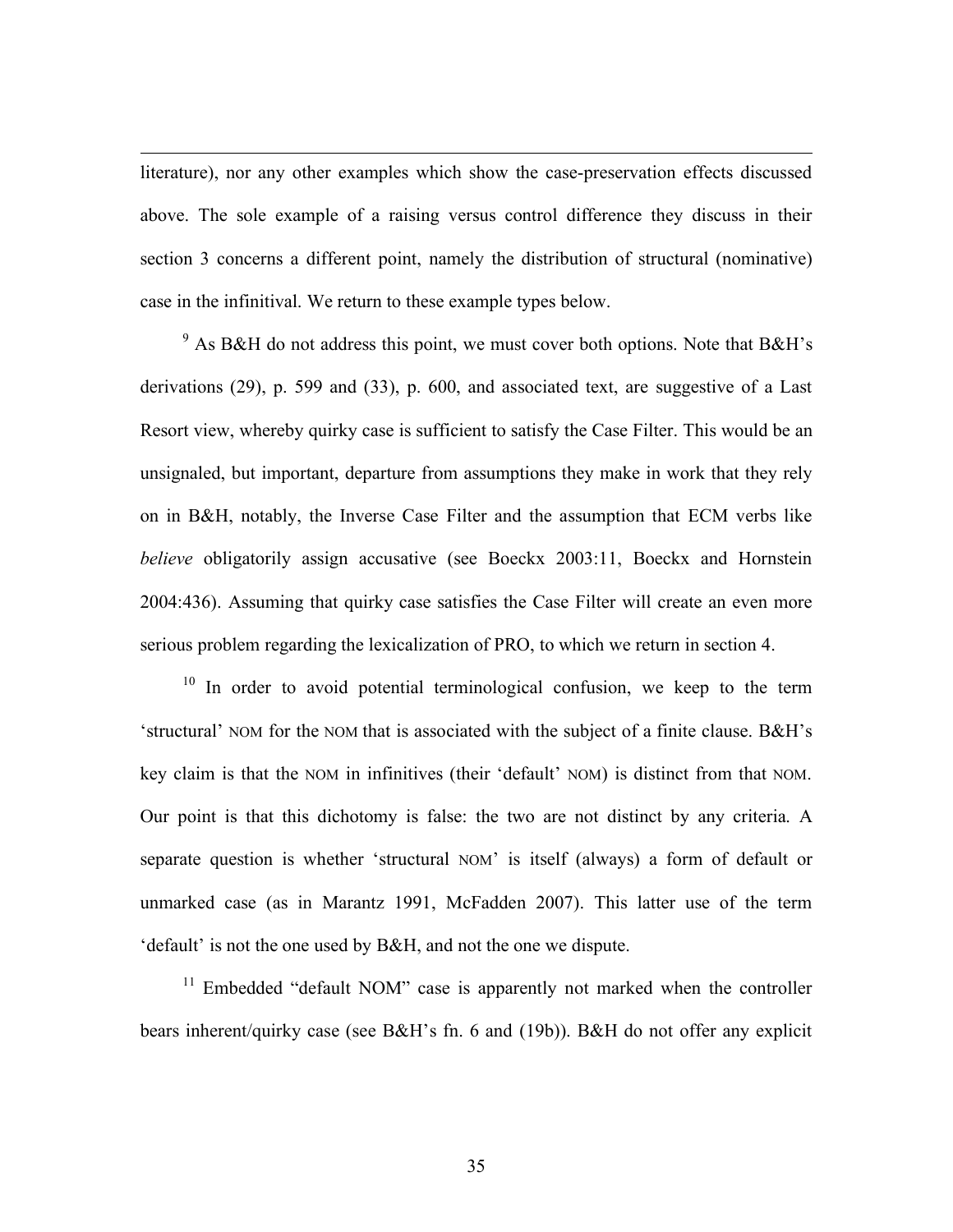account of this contrast. In section 5 we return to this question and show that the most natural account available under B&H's assumptions is empirically untenable.

 $\overline{a}$ 

<sup>12</sup> Presumably, B&H would not expect DAT in (13a), given their claim that "Icelandic speakers... strongly resist remote quirky Case matching" (p. 507). This claim, however, is false; in section 5 we show that transmission of inherent/quirky DAT/ACC is not generally ruled out. Its failure in (13a) is due to the relative inherent resistance of predicate nominals to case transmission, as evidenced by the parallel failure of ACC transmission in (13b).

 $13$  In fact, B&H do give two examples in which the embedded MP is an adjective (their (16), with an embedded small clause, and (i) in their fn.6). In both, the adjective is unambiguously in an agreeing, nominative form and not in the default form that would be required under their analysis (B&H do not gloss agreement on the adjectives). The agreement patterns in these examples provide further evidence that there is a structural NOM DP in the infinitive, controlling agreement on the adjective, as noted in the source literature.

<sup>14</sup> Nunes assumes that: (i) Case must be checked locally (in a Spec-head relation); (ii) each copy in a chain carries its own uninterpretable Case feature; (iii) PF-deletion only eliminates the "offending" Case features of the deleted copy. These assumptions conspire to ensure that PF-deletion of low copies in an A-chain will always be more economical than PF-deletion of the highest copy, since the latter's Case is necessarily checked off by the attracting head, whereas the former's Case, if not PF-deleted, would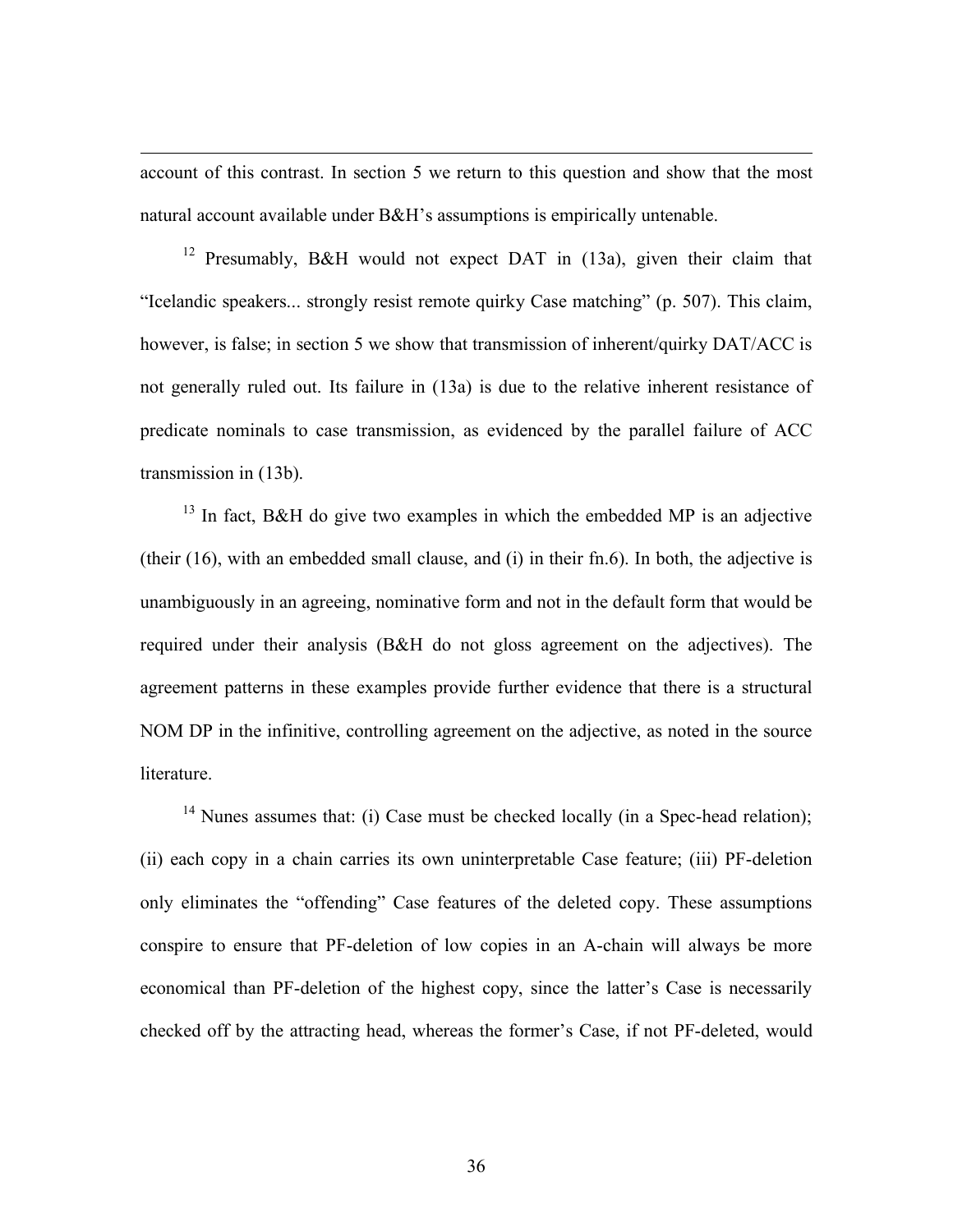require an extra deletion operation in the syntax. Thus, high pronunciation is the default option in A-chains.

 $\overline{a}$ 

<sup>15</sup> Incidentally, we note that even if NOM in the infinitive is default case, it is not clear that B&H's assumptions suffice to prevent PRO from being lexicalized with that case. B&H assume that default NOM is assigned directly to the embedded SP (their derivations (33) and (36)) and not to the controller's chain. The question is what prevents it from being assigned to the embedded subject.

<sup>16</sup> A reviewer suggests that Nunes's theory would exclude double lexicalization due to the LCA-based requirement that each chain be lexicalized exactly once. Our point here is that recognizing structural NOM in the lower position in fact obviates the need for an OC chain at all under B&H's assumptions. The matrix and embedded DPs each have a θrole and structural case, so nothing excludes two chains and thus two lexicalized positions, at best related by binding. Recall that the MTC purports to derive the obligatory coreference in OC from movement—the assumption that there is necessarily only one DP (itself reduced to case requirements). Thus, once structural NOM is recognized in the embedded clause (as it must be), the MTC loses both its account of the nullness of OC PRO and of its necessary anaphoricity, the two central problems for control theory.

 $17$  For example, the quirky DP in their (33) undergoes no feature checking with the finite T, other than checking of an EPP feature.

<sup>18</sup> We have no doubt that technical solutions can be devised. The issue is, and always has been as regards the empirical problems facing the MTC, what insights are lost

37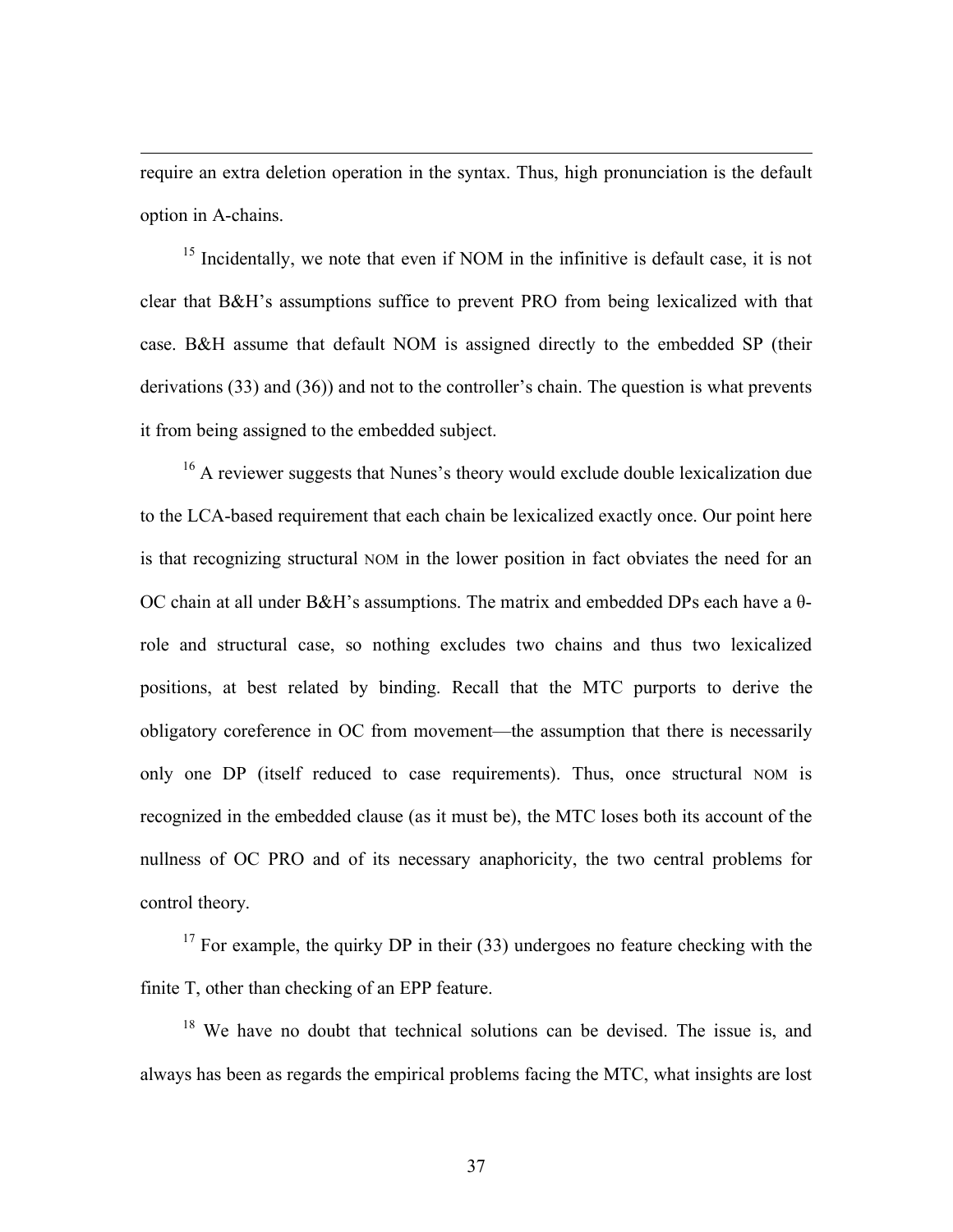or gained by the introduction of such solutions. In the case at hand, it seems that the MTC has missed a crucial insight: The null status of PRO is not a side effect of certain parochial assumptions about Case, but rather a fundamental, crosslinguistically valid property of OC.

 $\overline{a}$ 

 $19$  B&H do seem to recognize the problem for a case-based account of PRO, as in a separate paper they appear to retreat from their earlier position, invoking a notion of "maximal checking" in place of case (Boeckx and Hornstein 2006b:124). However, this appears to be a notational variant of the GB notion of abstract Case. At any rate, B&H themselves reveal how crucial to the MTC is denying PRO of structural case when they state: "[s]ince we have shown that there is no evidence that multiple structural Cases are assigned to a chain, the argument against a movement theory of control dissolves" (B&H 2006a:598). Thus, with respect to the Icelandic data in particular, the majority of the discussion in B&H is about case—to the extent their account is translatable into "maximal checking" the core problems remain.

<sup>20</sup> A deeper puzzle for the MTC lurks underneath: *Why* can θ-roles not be assigned long-distance? Given (i) MTC's reduction of θ-assignment to feature-checking, and (ii) the operation Agree, which allows for long-distance feature-checking, it is no longer clear what blocks this option. A language choosing this option would allow controller DPs to scopally reconstruct into the infinitive – so far an unattested phenomenon.

Notice that backward control (Polinsky & Potsdam 2002, 2003) is not an instance of θ-checking under Agree (without Merge), but rather of θ-checking under movement plus low copy pronunciation (so called LF-movement). Thus, as Polinsky  $\&$